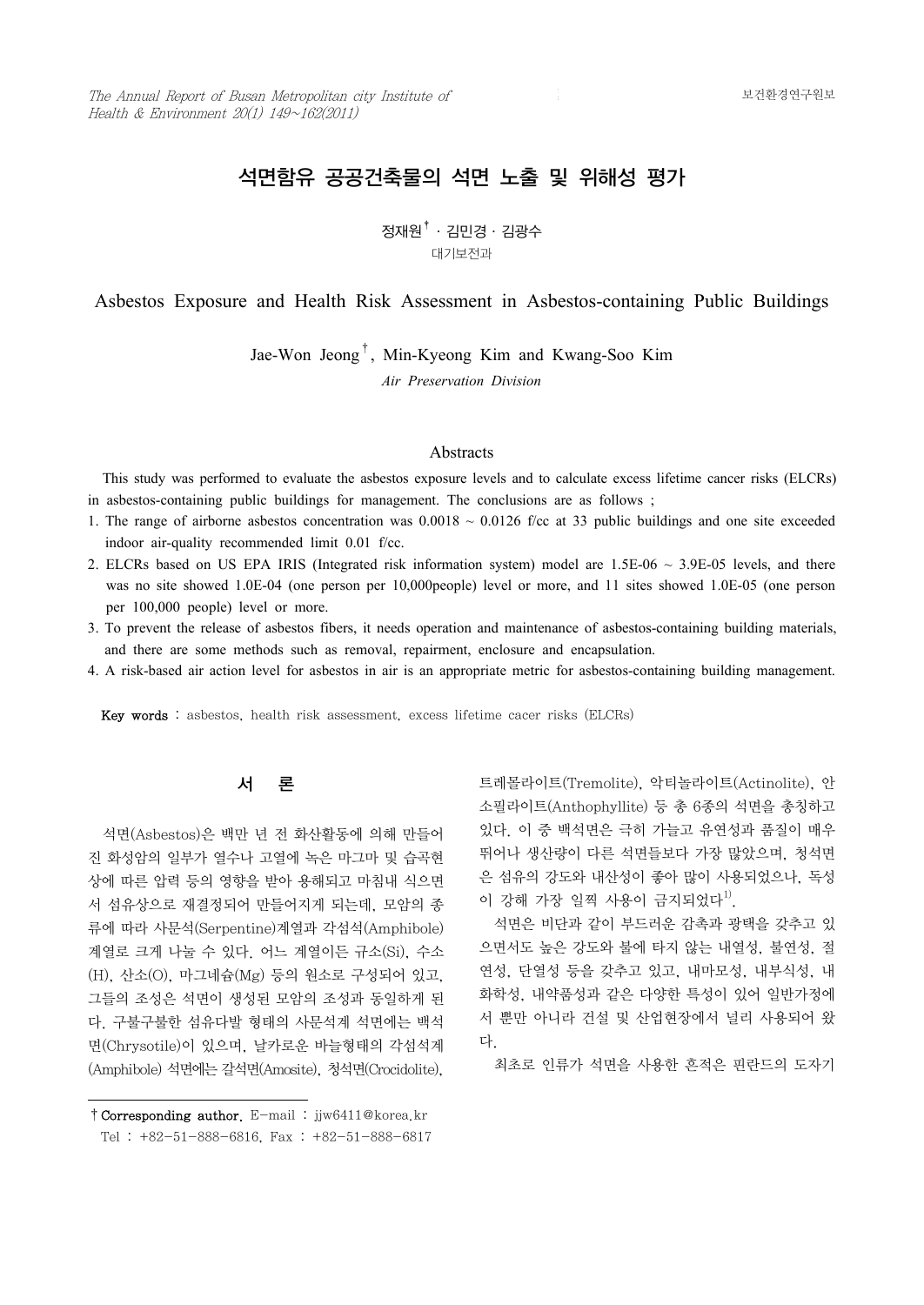에서 발견되었고 기원전 2,500년으로 추정되며, 그리스,<br>이집트, 중국에서 석면섬유를 사용하여 직포를 짰던 기록 도 있다. 석면이 본격적으로 사용되기 시작한 시기는 산 업혁명 이후로 석면의 방적법이 개량되어 석면포, 석면지 등이 대량 생산되었으며, 1862년 런던 만국박람회에는 캐나다산 석면원석이 전시되었고, 1877년 캐나다 퀘벡지 - 50명이 2000년 이후에 발생하였다. 그러나 1970년대 ~ 방과 남아프리카에서 대광맥이 발견되었다. 특히 전쟁에 서 필요한 군함, 전차, 군용기 및 방독마스크 필터 등에 석면이 사용되면서 석면산업의 호황이 이루어졌다<sup>2)</sup>.

 석면이 일반가정에서 주로 사용되는 곳은 비닐타일, 온 수파이프, 천장재 등이 있고, 건설자재로서 석면은 주로 각종 석면 슬레이트, 비닐타일, 벽의 칸막이, 천장재 등으 로 방화용, 방음용 및 강도를 높이고 마모를 방지할 목적 으로 사용되고 있다. 또한 산업현장에서는 브레이크 라이 닝, 클러치 페이싱, 디스크 패드 등의 마찰재 및 윤활제,<br>접착제. 페인트 등의 첨가재로서 사용되고 있을 뿐만 아 니라 우수한 단열성으로 인해 방화용 및 방음용 부착재,<br>전선의 피복재, 기계ㆍ기구의 단열재, 개스킷, 실링재, 그 리고 화학약품공업에서 쓰이는 필터류 등으로 이용되고 있다.

써 직경이 작은 섬유가 합쳐져 한 섬유를 구성하고 있어 섬유가 분절될 때마다 잘려지면서 직경이 작은 섬유로 분 리되며 수가 증가된다. 이러한 특성상 미세한 석면입자가 공기 중에 부유하게 되고 석면 섬유에 호흡기를 통하여 노출되면 10~40년의 잠복기를 거쳐 석면폐증, 폐암, 악 성중피종 등을 유발하며, 섭취 시에는 장관계의 암과 인 후두암, 신장암, 췌장암, 임파선암 등을 유발하는 것으로 알려져 있다.

 미세하게 분절된 석면입자는 보통 0.1~10㎛ 정도의 길이를 가지고 있는 것으로 알려져 있는데 호흡기계 질환 과 주로 관련 있는 것은 길이 8㎛ 이상, 직경 0.25㎛ 이 하의 크기를 가진 입자이며, 이 정도 크기의 석면섬유는 호흡기계를 통해 폐에 쉽게 침착될 수 있다. 미국 산업안 전보건연구원(NIOSH)과 산업안전보건청(OSHA)에서 석 면섬유를 5.0㎛ 이상으로 길이 대 직경의 비(aspect ratio)가 3:1이상인 경우로 정의하고 있는 것은 이와 같 은 이유이다.

 1977년 WHO 산하 국제암연구소(IARC)에서는 석면을 1급 발암물질로 지정하였으며, 우리나라에서도 노동부고 시(제2008-26호)로 석면을 발암물질로 지정했다. 세계 보건기구(WHO)는 1억 2,500만 명이 직업상 석면에 노 출되고 이 가운데 적어도 9만 명이 해마다 석면관련 질환

으로 사망하고 있으며, 더불어 비직업적 노출(환경성 노 출)로 인한 사망자는 수천 명이 될 것으로 추정하고 있다 3).

 우리나라에서 1993년부터 2007년 6월까지 석면노출 로 인해 암으로 인정받은 근로자수는 총 60명이고, 이 중 1990년대에 석면사용이 많았던 우리나라의 경우 2010년 이후 석면관련 질환의 발병이 급증할 것으로 예상되고 있 다 $^{4)}$ .

 1978년의 전 세계의 석면 총 생산량은 약 600만 톤이 었고, 주 생산지는 러시아, 캐나다, 남아프리카공화국 등 이었으며, 핀란드 직업건강연구소(Finnish Institute of Occupational Health)의 2001년 발표 자료에 의하면 2000년을 기준으로 전 세계의 석면 생산량은 200만톤 이 상으로 주요 생산국은 러시아, 중국, 캐나다 등으로 생산 된 거의 모든 석면들은 세계 각국으로 수출되고 있다고 보고하였다 $5$ ).

그러나 석면은 구조상 poly filamentous structure로 \_\_\_ 충주 등에서 16개의 광산이 있었으며, 1984년 폐광될 때 우리나라의 석면광산은 1930년 중반부터 채굴을 시작 하여 1944년에 4,815톤을 생산하였고, 해방당시 전국의 석면광산은 총 28개로 남한에는 충남 홍성과 충북 제천, 까지 총 생산량이 145,000 톤으로 대부분 백석면이었다.

> 석면원재료 수입은 1976년부터 1996년까지 약 20년 간 꾸준히 증가하였으나 석면으로 인한 피해사례가 늘면 서 1997년부터 청석면과 갈석면의 수입사용을 금지한 이 후 지속적으로 감소하여 2008년까지 총 1,229,206톤을 수입하였다 $^{6)}$ .

> 우리나라에 수입된 석면은 주로 건축자재의 원료로 많 이 사용되었는데, 1970년대의 경우 약 96%가 건축자재 인 슬레이트 원료로 사용되었으나, 1990년에는 슬레이트 와 보온 단열재 등으로 약 82.3%, 마찰재인 브레이크 라 이닝과 패드 등에 약 10.5%, 석면 방직제품인 석면포 등 에 약 5.5%, 그리고 기타 개스킷과 단열제품에 1.7%가 사용되었다 $^{7}$ .

> 우리나라를 비롯하여 선진국 등에서는 이미 석면에 대 한 취급, 수입, 사용에 대한 엄격한 관리를 시행하고 있지 만 과거의 노출로 인한 석면의 피해는 여전히 진행되고 있으며 향후 20년 ~ 30년 사이에 그 피해의 규모가 절정 에 이를 것으로 예측되고 있다.

> 우리나라의 경우 청석면 및 갈석면은 1997년부터 제조․ 수입·양도·제조·사용을 금지하였으며, 악티노라이트석면, 산업안전보건법을 개정하여 추가로 금지하였다. 2009년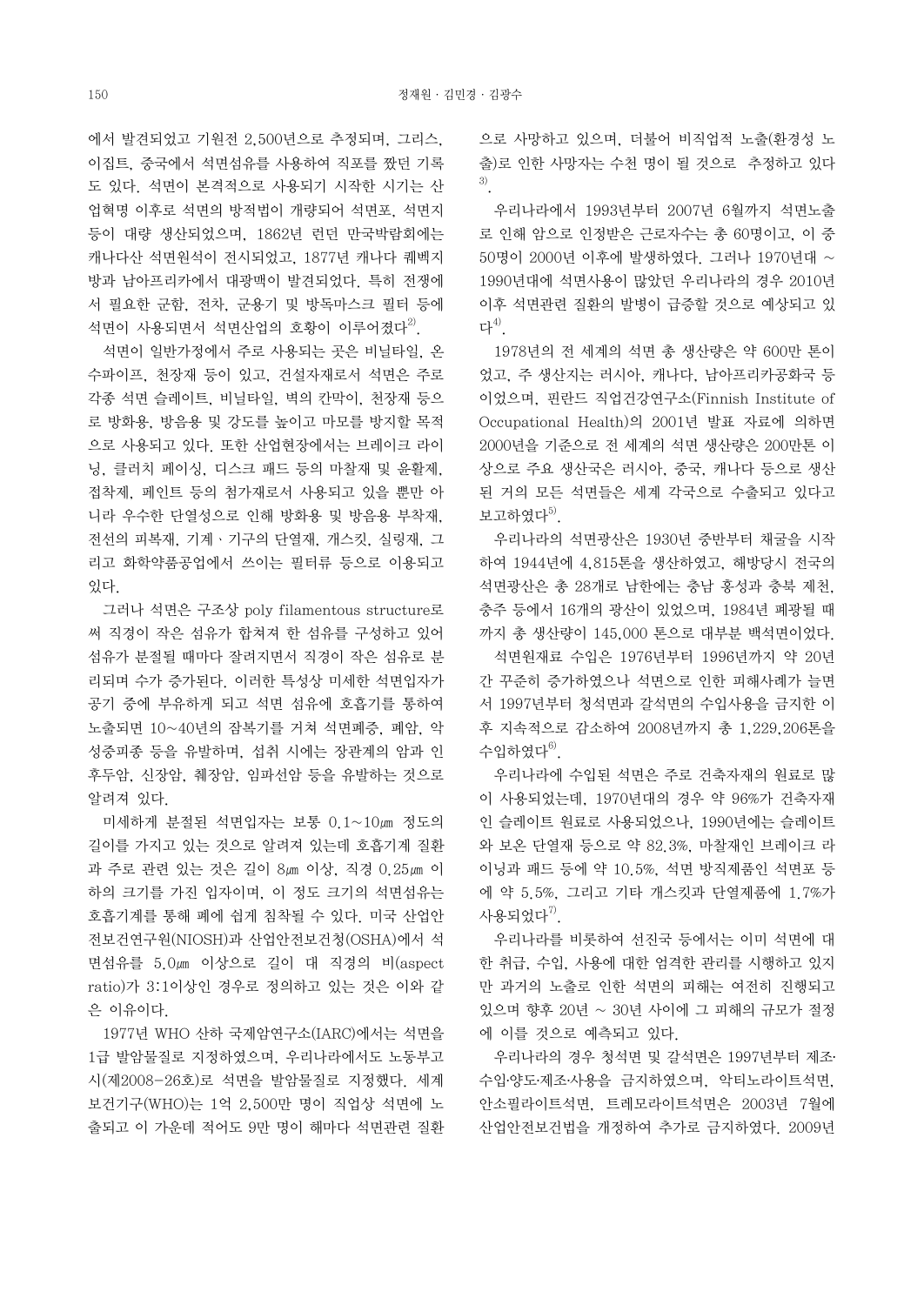1월부터는 석면의 제품 중량의 0.1 %를 초과하는 모든 석면제품의 제조․수입․양도․제조․사용을 금지하고 있다. 그 러나 수입 및 사용 등이 금지되기 이전까지 석면은 일반 건축물에 광범위하게 사용되었으며, 석면이 함유된 건축 자재가 사용된 건축물의 안전한 관리를 위해서는 건축물 내의 석면분포를 파악하고, 적절한 관리 조치를 취하는 것이 중요하다.

 2012년 4월부터 시행되는 석면안전관리법에는 석면이 함유된 건축물 관리를 위해 석면지도 작성을 의무화하고,<br>석면건축물 관리기준을 지켜야 하며, 석면건축물 안전관 리인을 지정하도록 되어 있다. 이는 석면이 함유된 건축 물을 완전 멸실 시까지 안전하게 관리함으로써 거주자와 작업 근로자의 건강피해를 예방하기 위함이다. 현재 입법 예고 중인 석면안전관리법 시행규칙안을 살펴 보면, 석면 지도 작성시에 석면건축자재 위해성평가도 같이 실시하여 이에 따른 관리방안을 마련토록 되어 있다.

 본 연구는 2010년에 작성된 부산시 90여개 공공기관 건축물의 석면지도를 바탕으로 현재 손상정도 및 잠재적 인 손상가능성에 따라 7단계로 등급을 구분하고, 각 등급 별 건축물에 대한 공기 중 노출농도를 조사하여 건강위해 도를 평가해 봄으로써 석면함유 공공건물의 관리를 위한 기반을 마련코자 하였다.

### 재료 및 방법

### 조사대상

 2010년 부산광역시 『공공건물 석면지도 작성』용역 사업은 (주)이노엔비 엑스퍼트커뮤니티에서 부산광역시 청을 비롯한 90개 공공기관 건축물의 478지점에 대해 석 면조사를 실시하여 수행하였으며, 이 석면지도에는 현재 손상정도와 잠재적인 손상가능성을 고려한 석면 비산가능 성에 따라 7단계의 건축물 석면비산 위해등급이 나뉘어져 있으며, 공기 중 석면노출 조사는 각 등급별 3 ~ 9개의 건축물을 선정하여 조사하였다.

### 건축물 위해등급 기준

 석면함유 건축물로부터 공기 중 석면비산 가능성을 평가 하기 위한 방법으로는 US EPA의 AHERA rule<sup>9)</sup>, UK의 HSE rule<sup>10</sup>, USA ASTM rule<sup>11)</sup> 등이 있으며, AHERA rule은 건축물 위해등급을 현재상태 및 잠재적 손상가능성 (공기와의 접촉 가능성, 접근가능성, 진동)에 따라 7단계로 구분하고, HSE rule은 제품형태, 손상정도, 표면처리, 석 면종류 등에 따라 4단계로 구분하며, ASTM rule은 현재 상태와 잠재적 손상가능성에 따라 4단계로 구분한다.<br>AHERA rule에 따른 건축물 위해도 평가법의 고려사항과

| classification               | No. of buildings | investigated buildings                              |  |  |  |  |  |
|------------------------------|------------------|-----------------------------------------------------|--|--|--|--|--|
| fire station                 | 30               | Fire department, 119 Safety center, Rescue center   |  |  |  |  |  |
| environmental infrastructure | 17               | Busan environmental corporation etc.                |  |  |  |  |  |
| park building                | 11               | Children's Park, Jungang park etc.                  |  |  |  |  |  |
| exhibit hall                 | 10               | Busan Museum, Bokcheon Museum etc.                  |  |  |  |  |  |
| sports stadium               | 8                | Sajik indoor stadium, Gudeok indoor stadium etc.    |  |  |  |  |  |
| welfare facilities           | 8                | Youth training center, Women's cultural center etc. |  |  |  |  |  |
| market building              | З                | Eomgung agricultural market                         |  |  |  |  |  |
| government building          |                  | Busan City Hall                                     |  |  |  |  |  |
| institute                    |                  | Busan Institute of Health and Environment           |  |  |  |  |  |
| funeral building             |                  | Yeongnak park                                       |  |  |  |  |  |
| total                        | 90               |                                                     |  |  |  |  |  |

Table 1. Investigated public buildings for asbestos management map<sup>8)</sup>

Table 2. Considerations of physical assessment by EPA AHERA rule

| type of ACM*                     | condition of the material | suspected causes              |  |  |  |  |
|----------------------------------|---------------------------|-------------------------------|--|--|--|--|
| thermal system insulation.       | significantly damaged.    | accessibility, disturbance.   |  |  |  |  |
| surfacing, miscellaneous, others | damaged, suspected        | air erosion, vibration, water |  |  |  |  |

\* Asbestos Containing Material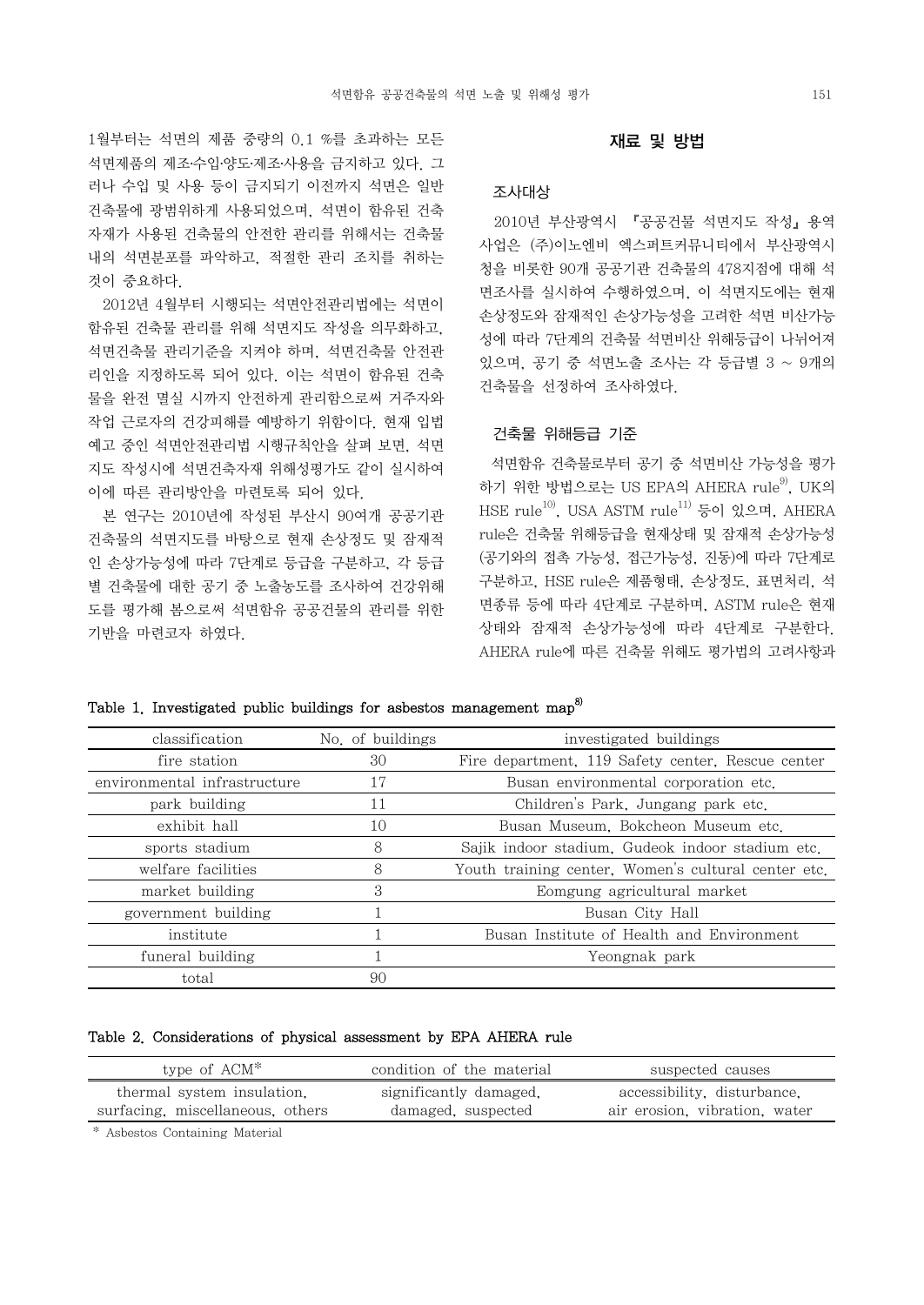Table 3. Categories of physical assessment by EPA AHERA rule

#### physical assessment categories

1) Damaged or significantly damaged thermal system insulation ACBM

2) Damaged friable surfacing ACBM

3) Significantly damaged friable surfacing ACBM

4) Damaged or significantly damaged friable miscellaneous ACBM

5) ACBM with potential for damage

6) ACBM with potential for significant damage

7) Any remaining friable ACBM or friable suspected ACBM

| Table 4. Physical Assessment of public buildings in Busan |  |  |  |  |
|-----------------------------------------------------------|--|--|--|--|
|-----------------------------------------------------------|--|--|--|--|

| physical assessment | No. of classifying site / area | No. of investigation area |
|---------------------|--------------------------------|---------------------------|
|                     |                                |                           |
|                     | 3<br>- 9                       |                           |
|                     | 8<br>′ 11                      |                           |
|                     | 40 / 142                       | ĥ                         |
|                     | 38<br>25                       | €                         |
|                     | / 35<br>20                     |                           |
|                     | 133 / 156                      |                           |
| No ACBM*            | 247 / 410                      |                           |
| Total               | 809<br>478                     | 33                        |

\* Asbestos Containing Building Material

7단계의 범주를 Table 2와 Table 3에 나타내었으며,<br>AHERA rule을 적용하여 부산시 공공기관 건축물의 위해 등급을 정하여 Table 4에 나타내었다. 등급수가 낮을수록 비산가능성이 높은 것으로 1등급에는 총 3개의 구역의 7개 지점이 해당되었으며 그 중 4개 지점을 조사하였고, 2등급 건축물은 총 3개 구역의 9개 지점 중 4개 지점을 조사하였 다. 3등급 시설물은 8개 구역의 11개 지점이 해당되어 그 중 9지점을 조사하였으며, 그 외 4 ~ 7등급 해당시설에서 3 ~ 6개 지점씩 조사하였다.

## 건축물내 공기중 석면농도 측정

 석면 노출농도를 조사한 지점 및 건축자재 성상 및 석 면종류는 Table 5와 같다.

 실내공기질공정시험기준(환경부고시 제2010-24호) ES 02303.1 『실내공기중 석면 및 섬유상 먼지 농도 측 정방법-위상차현미경법」에 준하였으며, 셀룰로오스에 스터(MCE, mixed cellulose ester) 재질의 여과지가 장 착된 open face형 필터홀더를 사용하여 바닥으로부터 1.2~1.5 m 위치에서 10 L/min의 유량으로 1,200 L 되 도록 채취하였고 주사전자현미경(SEM-EDX) 확인을 위 해 동일조건으로 PC (Polycarbonate)필터에 동시 채취

하였다. 위상차현미경법을 위해 포집한 시료 필터는 아세 톤-트리아세틴법에 의해 투명화시켰으며, 위상차현미경 400배율에서 총 200시야가 되도록 계수하였다. 주사전자 현미경 확인을 위해 포집한 시료필터는 탄소테이프를 이 용해 시료대에 고정시키고 charge-up을 방지하기 위해 백금 코팅한 후 2,000배율 이상에서 관찰하였다.

# 인체 위해성평가 $12$

 석면 노출에 대한 인체 위해성 평가는 미국 EPA에서 제시하고 있는 발암위험도 평가방법<sup>9)</sup>을 바탕으로 환경부 의 『석면광산 등 석면발생지역의 토양환경 관리지침』의 위해성 평가방법 $^{13}$ 과 미국 EPA IRIS $^{14)}$  (Integrated Risk Information System) 데이터를 이용하였다. 미국 EPA 에서 제시하고 있는 방법은 발암물질의 3대 노출경로인 섭취, 호흡, 피부노출 중 석면의 경우 피부에 의한 흡수는 거의 없고 섭취에 따른 발암성도 밝혀진 바 없으므로 호흡 을 통한 노출만을 고려하여 발암 위해도를 산정한 것이다. 석면의 발암위해도는 노출농도, 노출시간, 최초 노출로 부터 경과시간을 이용하여 계산한다.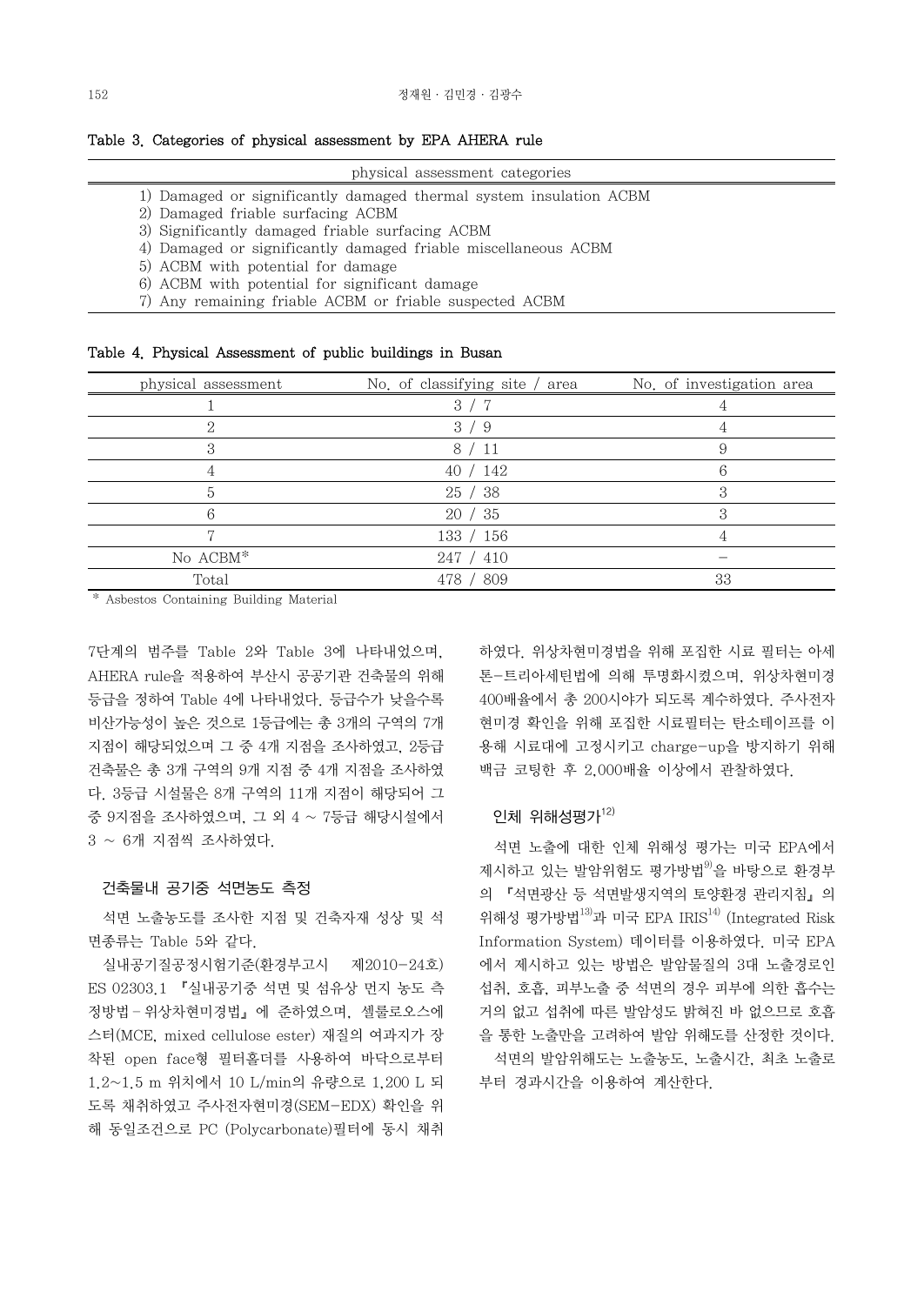# $ELCR = EPC \times TWF \times IUR$

- ELCR (Excess Life Cancer Risk) : 생애초과발암위험도(석면노출의 결과로서 암이 발생할 위험도)

- EPC (Exposure Point Concentration) : 노출농도(해당 활동을 수행함으로써 노출되는 공기 중 석면농도, 개/cc)

- TWF (Time Weighting Factor) : 시간가중인자(1년 동안 실제 석면에 노출되는 기간의 비가 어느 정도 되는지를 반영)

- IUR (Inhalation Unit Risk) : 흡입단위위해도(흡입노출로 인한 단위위험도)

노출농도는 고정식 시료채취와 활동시 공기측정농도를 사용하며, 시간가중인자는 아래의 식을 이용하여 산정한다.

 Exp × Exp

# Table 5. Target buildings for airborne asbestos exposure<sup>8)</sup>

| physical<br>assessment | No. of<br>investigation area | explanation of ACM                                                                                                                                                                                                                                                                                                                                                                                                                                                                                                                                                                                                                                          |
|------------------------|------------------------------|-------------------------------------------------------------------------------------------------------------------------------------------------------------------------------------------------------------------------------------------------------------------------------------------------------------------------------------------------------------------------------------------------------------------------------------------------------------------------------------------------------------------------------------------------------------------------------------------------------------------------------------------------------------|
| $\mathbf{1}$           | $\overline{4}$               | 1. A-market management office (ceiling board, chrysotile $3\sim 7\%$ )<br>2. A-market toilet (ceiling board, chrysotile $3~1$ %)<br>3. B-museum elevator engine room (cement wall board, chrysotile 13%)<br>4. C-youth training center warehouse (cement wall board, chrysotile 7.2%)                                                                                                                                                                                                                                                                                                                                                                       |
| $\mathbf{2}$           | $\overline{4}$               | 5. D-fire station warehouse (slate roof, chrysotile 9.8%)<br>6. E-youth training center engine room (pipe gasket, chrysotile 20%)<br>7. F-environmental co. engine room (acoustic wall board, chrysotile $5\text{-}8\%$ )<br>8. F-environmental co. control room (acoustic wall board, chrysotile $5\sim8\%)$                                                                                                                                                                                                                                                                                                                                               |
| 3                      | 9                            | 9. G-sports stadium office (cement wall board, chrysotile 15%)<br>10. G-sports stadium office (cement wall board, chrysotile 9.4%)<br>11. H-museum engine room (cement wall board, chrysotile $10\nu 15\%$ )<br>12. H-museum engine room (cement wall board, chrysotile $10\nu 15\%$ )<br>13. I-youth training center toilet (cement wall board, chrysotile 13%)<br>14. J-environmental co. office (cement wall board, chrysotile 13.3%)<br>15. J-environmental co. sports center (cement wall board, chrysotile 13.3%)<br>16. K-fire station stairs (cement wall board, chrysotile 13.5%)<br>17. L-fire station toilet (cement wall board, chrysotile 12%) |
| 4                      | 6                            | 18. C-youth training center shower room (ceiling board, chrysotile 14.2%)<br>19. G-sports stadium office (cement ceiling board, chrysotile $9 \sim 14\%$ )<br>20. G-sports stadium office (cement ceiling board, chrysotile $11 \sim 12\%$ )<br>21. D-fire station office (ceiling board, chrysotile 8%)<br>22. K-fire station lounge (ceiling board, chrysotile $3 \sim 5\%$ )<br>23. C-youth training center warehouse (ceiling board, chrysotile 5%)                                                                                                                                                                                                     |
| 5                      | $\boldsymbol{3}$             | 24. H-museum building engine room (pipe gasket, chrysotile 40%)<br>25. M-environmental co. office (acoustic wall board, chrysotile $5 \sim 10\%$ )<br>26. Institute BIHE boiler room (pipe gasket, chrysotile 40%)                                                                                                                                                                                                                                                                                                                                                                                                                                          |
| $6\phantom{.}6$        | 3                            | 27. M-environmental co. dining building (cement wall board, chrysotile 13%)<br>28. I-youth training center hallway (gypsum ceiling board, chrysotile 8%)<br>29. Institute BIHE 3 floor (cement wall board, chrysotile $10 \sim 12\%$ )                                                                                                                                                                                                                                                                                                                                                                                                                      |
| 7                      | 4                            | 30. C-youth training center warehouse (ceiling board, chrysotile 3%)<br>31. H museum warehouse 1 floor (ceiling board, chrysotile $3 \sim 8\%$ )<br>32. Institute BIHE 1 floor (ceiling board, chrysotile $5\sim 7\%$ , Amosite $7\sim 10\%$ )<br>33. Institute BIHE 2 floor (ceiling board, chrysotile 2%)                                                                                                                                                                                                                                                                                                                                                 |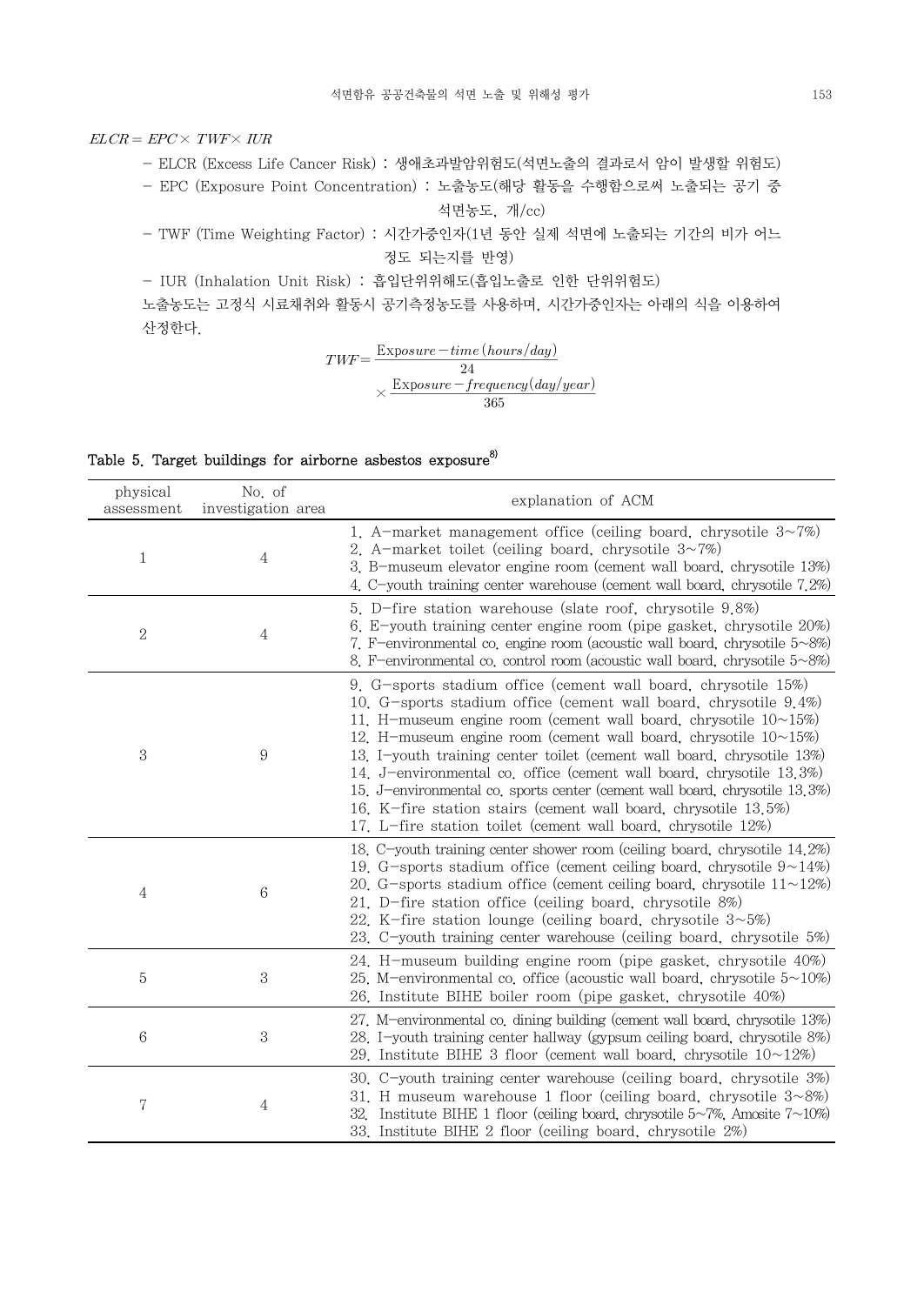Table 6. IUR (Inhalation Unit Risk)

| age at                       |                 |                       |             |                |             |                                                 |                                   |             |                 | duration of exposure (years) |             |             |                                                                                                                                                                                             |                       |                                                           |             |                                                   |             |             |
|------------------------------|-----------------|-----------------------|-------------|----------------|-------------|-------------------------------------------------|-----------------------------------|-------------|-----------------|------------------------------|-------------|-------------|---------------------------------------------------------------------------------------------------------------------------------------------------------------------------------------------|-----------------------|-----------------------------------------------------------|-------------|---------------------------------------------------|-------------|-------------|
| first<br>exposure<br>(years) | $\mathbf{1}$    | 2                     | 3           | $\overline{4}$ | 5           | 6                                               | 8                                 | 10          | 12              | 14                           | 16          | 20          | 24                                                                                                                                                                                          | 25                    | 30                                                        | 40          | 50                                                | 60          | LT          |
| $\mathbf{0}$                 | $1E-02$         | $2.0E - 02$           | $3.0E - 02$ | $3.9E - 02$    | 4.7E-02     | $5,5E-02$                                       | 7.1E-02                           | 8,5E-02     | $9.8E - 02$     | $1.E-01$                     | $1,2E-01$   | $1,4E-01$   | $1,5E-01$                                                                                                                                                                                   | $1,6E-01$             | $1,7E-01$                                                 | $1.9E - 01$ | $2.1E - 01$                                       | $2.2E - 01$ | $2,3E-01$   |
| $\mathbf{1}$                 | $9.9E - 03$     | $1.9E - 02$           | $2.8E - 02$ | $3.7E - 02$    | $4,5E - 02$ | $5,3E-02$                                       | $6,8E - 02$                       | 8.1E-02     | $9.4E - 02$     | $1.0E - 01$                  | $1,2E-01$   | $1,3E-01$   | $1,5E-01$                                                                                                                                                                                   | 1,5E-01               | $1,7E-01$                                                 | $1.9E - 01$ | $2.0E - 01$                                       | $2.E - 01$  | $2.2E - 01$ |
| $\,2$                        | $9.6E - 03$     | $1.9E - 02$           | $2.7E - 02$ | $3.6E - 02$    | $4.4E - 02$ | $5.1E - 02$                                     | $6,5E-02$                         | 7,8E-02     | $9.0E - 02$     | $1.0E - 01$                  | $1.E - 01$  | $1,3E-01$   | $1.4E - 01$                                                                                                                                                                                 | $1,5E-01$             | $1.6E - 01$                                               | $1,8E-01$   | $1.9E - 01$                                       | $2.0E - 01$ | $2.E - 01$  |
| 3                            | $9.2E - 03$     | $1,8E-02$             | $2.6E - 02$ | $3.4E - 02$    | $4.2E - 02$ | $4.9E - 02$                                     | $6,3E-02$                         | $7.5E - 02$ | $8,7E-02$       | $9.7E - 02$                  | $1.E-01$    | $1,2E-01$   | $1.4E - 01$                                                                                                                                                                                 | $1.4E - 01$           | $1,5E-01$                                                 | $1,7E-01$   | 1,8E-01                                           | 1,9E-01     | $2.0E - 01$ |
| 4                            | 8,8E-03         | $1,7E-02$             | $2.5E - 02$ | $3.3E - 02$    | $4.0E - 02$ | $4.7E - 02$                                     | $6.0E - 02$                       | 7.2E-02     | $8.3E - 02$     | $9.3E - 02$                  | $1.0E - 01$ | $1.2E - 01$ | $1,3E-01$                                                                                                                                                                                   | $1,3E-01$             | $1,5E-01$                                                 | 1,6E-01     | 1,8E-01                                           | 1,8E-01     | $1,9E - 01$ |
| 5                            | $8,5E-03$       | $1,7E-02$             | $2.4E - 02$ | $3.2E - 02$    | $3.9E - 02$ | $4.6E - 02$                                     | 5,8E-02                           | $7.0E - 02$ | $8.0E - 02$     | $8.9E - 02$                  | $9,8E - 02$ | $1.1E - 01$ | $1,3E-01$                                                                                                                                                                                   | $1,3E-01$             | $1.4E - 01$                                               | $1.6E - 01$ | $1,7E-01$                                         | $1,7E-01$   | $1,9E-01$   |
| 6                            | $8.2E - 03$     | $1.6E - 02$           | $2.3E - 02$ | $3.E - 02$     | $3.7E - 02$ | $4.4E - 02$                                     | $5.6E - 02$                       | $6.7E - 02$ | $7.7E - 02$     | $8.6E - 02$                  | $9.4E - 02$ | $1,1E-01$   | $1.2E - 01$                                                                                                                                                                                 | $1,2E-01$             | $1,3E-01$                                                 | $1,5E-01$   | $1,6E-01$                                         | $1,7E-01$   | $1,8E - 01$ |
| 7                            | 7,9E-03         | $1,5E-02$             | $2.3E - 02$ | $2.9E - 02$    | $3.6E - 02$ | 4.2E-02                                         | $5.4E - 02$                       | $6.4E - 02$ | 7.4E-02         | $8.3E - 02$                  | $9.1E - 02$ | $1,0E-01$   | $1,2E-01$                                                                                                                                                                                   | $1,2E-01$             | $1,3E-01$                                                 | $1,4E-01$   | $1,5E-01$                                         | $1,6E-01$   | $1,7E-01$   |
| 8                            | $7.6E - 03$     | $1,5E-02$             | $2.2E - 02$ | $2.8E - 02$    | $3,5E-02$   | $4.1E - 02$                                     | $5.2E - 02$                       | $6.2E - 02$ | $7.1E - 02$     | $7.9E - 02$                  | $8.7E - 02$ | $1,0E-01$   | $1.E-01$                                                                                                                                                                                    | $1.E-01$              | $1,2E-01$                                                 | $1.4E - 01$ | $1,5E-01$                                         | $1,5E-01$   | $1,6E-01$   |
| 9                            | $7.3E - 03$     | $1.4E - 02$           | $2.E - 02$  | $2.7E - 02$    | $3,3E-02$   | $3.9E - 02$                                     | $5.0E - 02$                       | 5.9E-02     | $6,8E-02$       | $7.6E - 02$                  | $8,4E-02$   | $9.6E - 02$ | $1.1E - 01$                                                                                                                                                                                 | 1.1E-01               | $1,2E-01$                                                 | $1,3E-01$   | $1.4E - 01$                                       | $1,5E-01$   | $1,6E-01$   |
| $10\,$                       | $7.0E - 03$     | $1.4E - 02$           | $2.0E - 02$ | 2,36E-02       | $3,2E-02$   | $3,8E-02$                                       | $4.8E - 02$                       | 5.7E-02     | $6.6E - 02$     | $7.3E - 02$                  | $8.0E - 02$ | $9.2E - 02$ | $1.0E - 01$                                                                                                                                                                                 | $1.0E - 01$           | $1.E-01$                                                  | $1,3E-01$   | $1.4E - 01$                                       | $1.4E - 01$ | $1,5E-01$   |
| 11                           | $6,8E - 03$     | $1,3E-02$             | $1.9E - 02$ | $2.5E - 02$    | $3.1E - 02$ | $3.6E - 02$                                     | 4.6E-02                           | 5,5E-02     | $6.3E - 02$     | $7.1E - 02$                  | $7.7E - 02$ | $8.9E - 02$ | $9.8E - 02$                                                                                                                                                                                 | $1.0E - 01$           | $1.E-01$                                                  | $1.2E - 01$ | $1,3E-01$                                         | $1,3E-01$   | $1.4E - 01$ |
| 12                           | $6,5E-03$       | $1,3E-02$             | $1.9E - 02$ | $2.4E - 02$    | $3.0E - 02$ | $3,5E-02$                                       | $4.4E - 02$                       | 5,3E-02     | $6.1E - 02$     | $6.8E - 02$                  | $7.4E - 02$ | $8,5E-02$   | $9.4E - 02$                                                                                                                                                                                 | $9.6E - 02$           | $1.0E - 01$                                               | $1,2E-01$   | $1,2E-01$                                         | $1,3E-01$   | $1,4E-01$   |
| 13                           | $6.3E - 03$     | $1,2E-02$             | $1,8E-02$   | $2.3E - 02$    | $2.9E - 02$ | $3,4E-02$                                       | $4,3E-02$                         | 5.1E-02     | $5.8E - 02$     | $6,5E-02$                    | $7.1E - 02$ | $8.2E - 02$ | $9.1E - 02$                                                                                                                                                                                 | $9.2E - 02$           | $1,0E-01$                                                 | $1.E-01$    | $1,2E-01$                                         | $1,2E-01$   | $1,3E-01$   |
| 14                           | $6.1E - 03$     | $1,2E-02$             | $1.7E - 02$ | $2.3E - 02$    | $2.8E - 02$ | $3.2E - 02$                                     | $4.1E - 02$                       | $4.9E - 02$ | 5.6E-02         | $6.3E - 02$                  | $6,8E - 02$ | $7.9E - 02$ | $8.7E - 02$                                                                                                                                                                                 | $8.9E - 02$           | $9.7E - 02$                                               | $1.E-01$    | $1.E-01$                                          | $1,2E-01$   | $1,2E-01$   |
| 15                           | $5.9E - 03$     | $1.E-02$              | $1.7E - 02$ | $2.2E - 02$    | $2,7E-02$   | $3.1E - 02$                                     | $3.9E - 02$                       | $4.7E - 02$ | $5.4E - 02$     | $6.0E - 02$                  | $6.6E - 02$ | $7,5E-02$   | $8.3E - 02$                                                                                                                                                                                 | $8.5E - 02$           | $9.3E - 02$                                               | $1.0E - 01$ | $1.E-01$                                          | $1.E-01$    | $1,2E-01$   |
| 16                           | $5.6E - 03$     | $1.E-02$              | $1.6E - 02$ | $2.E - 02$     | $2.6E - 02$ | $3.0E - 02$                                     | $3,8E - 02$                       | $4.5E - 02$ | $5.2E - 02$     | $5.8E - 02$                  | $6,3E-02$   | $7.2E - 02$ | $8.0E - 02$                                                                                                                                                                                 | $8.2E - 02$           | $8.9E - 02$                                               | $9.8E - 02$ | $1.0E - 01$                                       | $1.E-01$    | $1.1E - 01$ |
| 17                           | $5.4E - 03$     | $1.E-02$              | $1.6E - 02$ | $2.0E - 02$    | $2,5E-02$   | $2.9E - 02$                                     | $3.7E - 02$                       | $4.4E - 02$ | $5.0E - 02$     | $5.6E - 02$                  | $6.1E - 02$ | $7.0E - 02$ | 7.7E-02                                                                                                                                                                                     | 7,8E-02               | $8.5E - 02$                                               | $9,4E-02$   | $1.0E - 01$                                       | $1,0E-01$   | $1.1E - 01$ |
| 18                           | $5.2E - 03$     | $1.0E - 02$           | $1,5E-02$   | $1.9E - 02$    | 2.4E-02     | $2,8E-02$                                       | $3,5E-02$                         | 4.2E-02     | $4.8E - 02$     | 5.3E-02                      | $5,8E - 02$ | $6.7E - 02$ | $7.4E - 02$                                                                                                                                                                                 | 7,5E-02               | 8.1E-02                                                   | $9.0E - 02$ | $9.5E - 02$                                       | $9.8E - 02$ | $1.0E - 01$ |
| 19                           | $5.1E - 03$     | $9.9E - 03$           | $1.4E - 02$ | $1.9E - 02$    | $2,3E-02$   | $2.7E - 02$                                     | $3.4E - 02$                       | 4.0E-02     | $4.6E - 02$     | $5.1E - 02$                  | $5.6E - 02$ | $6.4E - 02$ | 7.1E-02                                                                                                                                                                                     | 7.2E-02               | 7,8E-02                                                   | 8.6E-02     | $9.1E - 02$                                       | $9.4E - 02$ | $9.8E - 02$ |
| $20\,$                       | $4.9E - 03$     | $9,5E-03$             | $1.4E - 02$ | $1,8E-02$      | $2.2E - 02$ | $2.6E - 02$                                     | $3,3E-02$                         | $3.9E - 02$ | $4.4E - 02$     | $4.9E - 02$                  | $5.4E - 02$ | $6.2E - 02$ | $6,8E-02$                                                                                                                                                                                   | $6.9E - 02$           | 7.5E-02                                                   | 8.3E-02     | 8.7E-02                                           | $9.0E - 02$ | $9.3E - 02$ |
| 21                           | $4.7E - 03$     | $9.2E - 03$           | $1,3E-02$   | $1.7E - 02$    | $2,1E-02$   | $2.5E - 02$                                     | $3.1E - 02$                       | $3.7E - 02$ | $4,3E-02$       | $4.7E - 02$                  | $5,2E-02$   | $5,9E - 02$ | $6,5E-02$                                                                                                                                                                                   | $6.6E - 02$           | $7.2E - 02$                                               | 7,9E-02     | $8.3E - 02$                                       | $8.6E - 02$ | $8,9E - 02$ |
| 22                           | $4.5E - 03$     | $8,8E - 03$           | $1,3E-02$   | $1,7E-02$      | $2.0E - 02$ | $2.4E - 02$                                     | $3.0E - 02$                       | 3.6E-02     | $4.E-02$        | $4.6E - 02$                  | $5.0E - 02$ | 5.7E-02     | $6.2E - 02$                                                                                                                                                                                 | $6.3E - 02$           | $6.9E - 02$                                               | 7,6E-02     | 8.0E-02                                           | $8.2E - 02$ | $8,5E-02$   |
| 23                           | $4.4E - 03$     | $8,5E-03$             | $1.2E - 02$ | $1,6E-02$      | $2,0E-02$   | $2,3E-02$                                       | $2,9E - 02$                       | $3.5E - 02$ | $3.9E - 02$     | $4.4E - 02$                  | $4.8E - 02$ | $5,4E-02$   | $6.0E - 02$                                                                                                                                                                                 | $6.1E - 02$           | $6.6E - 02$                                               | $7.2E - 02$ | $7.6E - 02$                                       | 7,8E-02     | $8.1E - 02$ |
| 24                           | $4.2E - 03$     | $8.2E - 03$           | $1,2E-02$   | $1,6E-02$      | $1.9E - 02$ | $2.2E - 02$                                     | $2,8E - 02$                       | 3,3E-02     | $3.8E - 02$     | $4.2E - 02$                  | $4.6E - 02$ | $5.2E - 02$ | $5.7E - 02$                                                                                                                                                                                 | $5,8E - 02$           | $6.3E - 02$                                               | $6.9E - 02$ | $7.2E - 02$                                       | $7.4E - 02$ | $7.7E - 02$ |
| 25                           | $4.1E - 03$     | 7.9E-03               | $1,2E-02$   | $1,5E-02$      | 1,8E-02     | $2.E - 02$                                      | 2.7E-02                           | $3.2E - 02$ | $3.6E - 02$     | $4.0E - 02$                  | $4.4E - 02$ | $5.0E - 02$ | $5,5E-02$                                                                                                                                                                                   | 5.6E-02               | $6.0E - 02$                                               | $6.6E - 02$ | $6.9E - 02$                                       | $7.1E - 02$ | $7.3E - 02$ |
| 26                           | $3.9E - 03$     | $7.7E - 03$           | $1.1E - 02$ | $1.4E - 02$    | 1,8E-02     | $2.E - 02$                                      | 2,6E-02                           | 3.1E-02     | $3,5E-02$       | $3.9E - 02$                  | $4.2E - 02$ | 4.8E-02     | 5.2E-02                                                                                                                                                                                     | $5,3E-02$             | 5.8E-02                                                   | $6.3E - 02$ | $6.6E - 02$                                       | $6,8E - 02$ | $7.0E - 02$ |
| 27                           | $3.8E - 03$     | $7.4E - 03$           | $1.1E - 02$ | $1.4E - 02$    | $1,7E-02$   | $2.0E - 02$                                     | 2,5E-02                           | $3.0E - 02$ | $3.4E - 02$     | $3.7E - 02$                  | $4.E - 02$  | $4.6E - 02$ | $5.0E - 02$                                                                                                                                                                                 | $5.E-02$              | 5,5E-02                                                   | $6.0E - 02$ | $6.3E - 02$                                       | $6,4E-02$   | $6.6E - 02$ |
| 28                           | $3.7E - 03$     | $7.E - 03$            | $1.0E - 02$ | $1.3E - 02$    | $1.6E - 02$ | $1.9E - 02$                                     | $2,4E-02$                         | $2.8E - 02$ | $3,2E-02$       | $3.6E - 02$                  | $3.9E - 02$ | $4.4E - 02$ | $4.8E - 02$                                                                                                                                                                                 | $4.9E - 02$           | $5.3E - 02$                                               | $5.7E - 02$ | $6.0E - 02$                                       | $6.1E - 02$ | $6.3E - 02$ |
| 29                           | $3,5E-03$       | $6.9E - 03$           | $1.0E - 02$ | $1,3E-02$      | $1.6E - 02$ | $1,8E-02$                                       | $2,3E-02$                         | $2.7E - 02$ | $3.1E - 02$     | $3.4E - 02$                  | $3.7E - 02$ | $4.2E - 02$ | $4.6E - 02$                                                                                                                                                                                 | 4.7E-02               | $5.0E - 02$                                               | $5,5E-02$   | $5.7E - 02$                                       | $5,8E-02$   | $6.0E - 02$ |
| $30\,$                       | $3.4E - 03$     | $6.6E - 03$           | $9.7E - 03$ | $1,2E-02$      | $1,5E-02$   | $1,8E-02$                                       | $2.2E - 02$                       | 2,6E-02     | $3.0E - 02$     | $3.3E - 02$                  | $3.6E - 02$ | $4.0E - 02$ | $4.4E - 02$                                                                                                                                                                                 | $4.5E - 02$           | $4.8E - 02$                                               | $5.2E - 02$ | $5.4E - 02$                                       | 5,5E-02     | $5.7E - 02$ |
| 31                           | $3.3E - 03$     | $6.4E - 03$           | $9.3E - 03$ | $1,2E-02$      | $1,5E-02$   | $1,7E-02$                                       | $2.E - 02$                        | $2.5E - 02$ | $2.9E - 02$     | $3.2E - 02$                  | $3,4E-02$   | $3.9E - 02$ | $4.2E - 02$                                                                                                                                                                                 | $4.3E - 02$           | $4.6E - 02$                                               | $4.9E - 02$ | $5.1E - 02$                                       | $5,3E-02$   | $5.4E - 02$ |
| 32                           | $3.2E - 03$     | $6.2E - 03$           | $9.0E - 03$ | $1.2E - 02$    | $1.4E - 02$ | $1,6E-02$                                       | $2,1E-02$                         | $2.4E - 02$ | $2.7E - 02$     | $3.0E - 02$                  | $3,3E-02$   | $3,7E-02$   | $4.0E - 02$                                                                                                                                                                                 | $4.E-02$              | $4.4E - 02$                                               | 4,7E-02     | $4.9E - 02$                                       | $5.0E - 02$ | $5,1E-02$   |
| 33                           | $3.1E - 03$     | $6.0E - 03$           | $8.7E - 03$ | $1.E-02$       | $1.4E - 02$ | $1,6E-02$                                       | 2.0E-02                           | $2.3E - 02$ | $2.6E - 02$     | 2,9E-02                      | $3.E - 02$  | $3,5E-02$   | $3.8E - 02$                                                                                                                                                                                 | 3.9E-02               | $4.2E - 02$                                               | 4,5E-02     | $4.6E - 02$                                       | $4.7E - 02$ | 4,8E-02     |
| 34                           | $3.0E - 03$     | $5.7E - 03$           | $8.3E - 03$ | $1.E-02$       | $1,3E-02$   | $1,5E-02$                                       | 1,9E-02                           | $2.2E - 02$ | $2.5E - 02$     | 2,8E-02                      | $3.0E - 02$ | $3.4E - 02$ | $3.7E - 02$                                                                                                                                                                                 | $3.7E - 02$           | $4.0E - 02$                                               | $4.2E - 02$ | $4.4E - 02$                                       | $4.5E - 02$ | $4.6E - 02$ |
| 35                           | 2,9E-03         | $5,5E-03$             | $8.0E - 03$ | $1.0E - 02$    | $1,3E-02$   | $1,5E-02$                                       | $1,8E-02$                         | $2.1E - 02$ | $2,4E-02$       | $2,7E-02$                    | $2,9E - 02$ | $3.2E - 02$ | $3.5E - 02$                                                                                                                                                                                 | $3,5E-02$             | $3,8E - 02$                                               | $4.0E - 02$ | $4.2E - 02$                                       | $4.2E - 02$ | $4,3E-02$   |
| 36                           |                 |                       |             |                |             |                                                 |                                   |             |                 |                              |             |             | 2,8E-03   5,3E-03   7,TE-03   1,0E-02   1,2E-02   1,4E-02   1,8E-02   2,1E-02   2,5E-02   2,5E-02   3,TE-02   3,1E-02   3,4E-02   3,4E-02   3,6E-02   3,8E-02   3,9E-02   4,1E-02   4,1E-02 |                       |                                                           |             |                                                   |             |             |
| 37                           | 2,7E-03 5,1E-03 |                       |             |                |             | 7.5E-03   9.6E-03   1.2E-02   1.3E-02   1.7E-02 |                                   |             | 2.0E-02 2.2E-02 | $2.4E-02$ $2.6E-02$          |             | $2.9E - 02$ |                                                                                                                                                                                             |                       | $3,2E-02$   $3,2E-02$   $3,4E-02$   $3,6E-02$             |             | $3,7E-02$ 3.8E-02                                 |             | $3,8E-02$   |
| $38\,$                       |                 | $2.6E - 03$ 5.0E-03   |             |                |             | 7.2E-03   9.2E-03   1.1E-02   1.3E-02   1.6E-02 |                                   |             | 1,9E-02 2,1E-02 | $2.3E-02$ $2.5E-02$          |             | $2.8E - 02$ |                                                                                                                                                                                             |                       |                                                           |             | $3.0E-02$ 3.0E-02 3.2E-02 3.4E-02 3.5E-02 3.6E-02 |             | $3,6E-02$   |
| 39                           |                 | $2,5E-03$   $4,8E-03$ | $6.9E - 03$ |                |             | $8.9E-03$   1.1E-02   1.2E-02   1.5E-02         |                                   | $1,8E-02$   | 2.0E-02         | $2.2E-02$ 2.4E-02            |             | $2,7E-02$   |                                                                                                                                                                                             | $2,8E-02$   $2,9E-02$ | $3.0E - 02$ 3.2E-02                                       |             | $3,3E-02$ 3.4E-02                                 |             | $3,4E-02$   |
| 40                           | 2.4E-03 4.6E-03 |                       | $6.6E - 03$ |                |             | 8.5E-03   1.0E-02   1.2E-02                     | $1,5E-02$                         | 1,7E-02     | $1.9E - 02$     | $2.1E - 02$                  | 2,3E-02     | $2,5E-02$   | $2.7E - 02$                                                                                                                                                                                 | $2.7E - 02$           | 2,9E-02 3,1E-02                                           |             | $3.1E-02$ 3.2E-02                                 |             | $3,2E-02$   |
| 45                           | 1,9E-03 3,7E-03 |                       | $5.4E - 03$ |                |             | $6.9E-03$   8.2E-03   9.5E-03   1.2E-02         |                                   | $1,3E-02$   | $1,5E-02$       | $1,6E-02$                    | 1,7E-02     | 1,9E-02     | $2.0E-02$ 2.0E-02                                                                                                                                                                           |                       | 2.1E-02 2.2E-02                                           |             | $2,3E-02$                                         | $2,3E-02$   | $2.3E - 02$ |
| $50\,$                       |                 | $1,5E-03$ 2.9E-03     | $4.1E - 03$ |                |             |                                                 | $5.3E-03$ 6.3E-03 7.2E-03 8.7E-03 | $1,0E-02$   | $1.1E - 02$     | $1,2E-02$ 13E-02             |             | $1.4E - 02$ |                                                                                                                                                                                             |                       | $1.4E-02$   $1.4E-02$   $1.5E-02$   $1.5E-02$   $1.5E-02$ |             |                                                   | $1,5E-02$   | $1.6E-02$   |
|                              |                 |                       |             |                |             |                                                 |                                   |             |                 |                              |             |             |                                                                                                                                                                                             |                       |                                                           |             |                                                   |             |             |

 여기서 시간가중인자는 활동을 위한 TWFABS(Activity Based Sampling)와 비활동시 TWFAmb(Ambient) 로 구분하고, 각각 활 동시 공기측정농도와 고정식시료채취농도(실내공기질 및 실외공기질 농도)와 곱하여 산정한다. TWFs는 하루(24 시간)중 활동시간과 1년중 활동일로 구하며, TWFAmb는 실내 및 실외거주시의 영향을 고려한다. 실내 거주시의

영향은 하루(24시간)중 실내거주시간과 1년중 거주시간 을 이용한다. 또한 실외 거주시의 영향은 하루(24시간)중 실외거주시간과 1년중 거주시간을 이용한다.

흡입단위위해도는 Table 6과 같이 최초 노출된 나이와 노출기간을 이용하여 계산한다.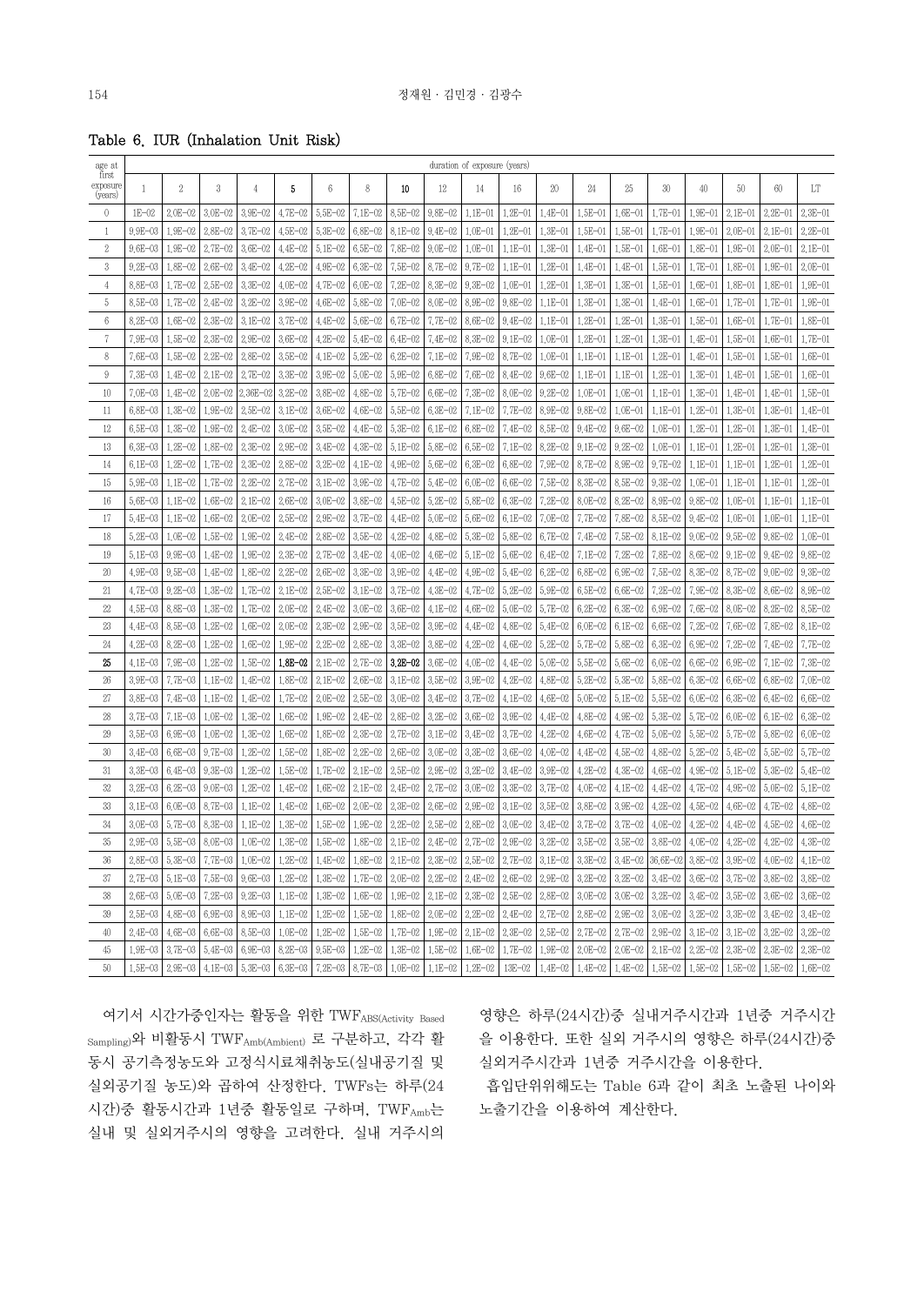

Fig. 1. Asbestos concentration for public buildings by PCM.

| physical assessment | No of investigation site average concentration |        | range of concentration |
|---------------------|------------------------------------------------|--------|------------------------|
|                     |                                                | 0.0070 | $0.0047 \sim 0.0126$   |
| റ                   |                                                | 0.0052 | $0.0040 \sim 0.0070$   |
|                     |                                                | 0.0042 | $0.0027 \sim 0.0054$   |
|                     |                                                | 0.0044 | $0.0035 \sim 0.0053$   |
| ÷,                  | 3                                              | 0.0034 | $0.0031 \sim 0.0040$   |
| 6                   |                                                | 0.0028 | $0.0024 \sim 0.0031$   |
|                     |                                                | 0.0029 | $0.0018 \sim 0.0049$   |

Table 7. Asbestos-in-air concentration on physical assessment for public buildings (unit : f/cc)



Fig. 2. Chrysotile asbestos fiber observed by SEM.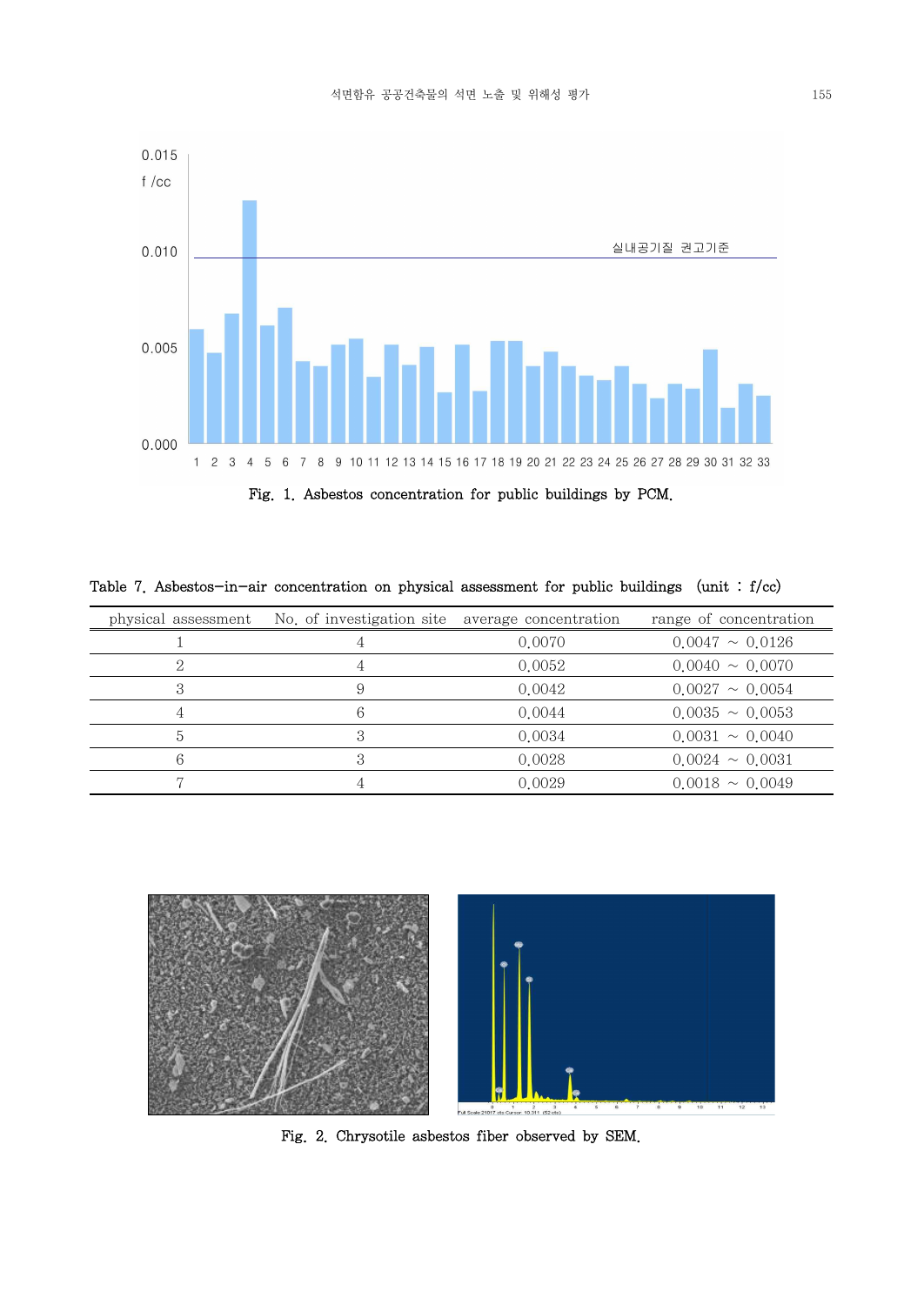### 결과 및 고찰

### 건축물 등급별 석면 노출농도

 석면이 함유된 건축물로부터의 공기 중 석면노출 농도 는 위상차현미경법 분석 결과, 총 33개 조사지점의 기하 평균이 0.0042 개/cc였고, 0.0018 ~ 0.0126 개/cc 의 범위를 나타냈으며, 1등급 건축물 1지점에서 실내공기질 권고기준인 0.01 개/cc를 초과하였다.

 석면비산 위해도 1등급으로 조사된 시설은 3개 시설이 며, A상가시설 내 5지점, B박물관 1지점, C수련관 1지점 등 총 7개 지점이었으며, 그 중 4개 지점을 조사한 결과 0.0047 ~ 0.0126 개/cc의 공기 중 석면농도를 나타내었 다. 조사지점 중 C수련관 물품보관창고는 석면함유 시멘 트보드 벽체가 심하게 손상되어 있었으며, 창고 내부에 섬유제품 자재가 다량 보관되어 있어 위상차현미경으로 분석한 공기 중 석면농도가 실내공기질 석면 권고기준인 0.01 개/cc를 초과한 0.0126 개/cc를 나타내었다. 같은 지점에 대한 주사전자현미경(SEM) 확인 결과, 백석면을 확인 할 수 있었으며 다른 지점의 시료에서는 전자현미경<br>- 이 기업 시설 시설 기술 기업 시설 시설 시설 이 111 개/cc로 본 조사와 유사한 결과를 나타냈다<sup>17)</sup> 또 에 의한 석면섬유가 검출되지 않았다.

서 1지점, E수련관 1지점 및 환경공단 F사업소 내 7개 지점 등 총 9개 지점 중 4개 지점에 대해 조사하였고 0.0040 ~ 0.0070 개/cc의 결과를 나타내었다.

 90개 공공기관 중 8개 시설의 10개 지점이 3등급 시설 로 평가되었고, 그 중 9개 지점에 대한 조사 결과는 0.0027 ~ 0.0054 개/cc 였으며, 4등급 ~ 7등급 시설에 서는 3 ~ 6지점의 공기 중 석면농도를 조사하여 0.0018<br>~ 0.0053 개/cc 범위의 결과를 나타내었다. 이는 대기환 경 중의 석면농도보다는 약간 높고 지하상가 내 공기 중 석면농도와 유사한 결과이다.

 건축물 위해등급별 공기 중 석면농도를 우리 연구원에서 실시한 대기환경 중 석면농도 및 지하상가 내 공기 중 석면 농도\*와 비교해 보면, 대기환경 평균농도인 0.0019 개/cc 보다 높고 지하상가 평균농도인 0.0041 개/cc는 5, 6, 7등 급 건축물내의 석면농도와 유사하였다(Fig. 3).

 2011년 서울시보건환경연구원에서 충북지역 폐석면광 산 주변 20개 지점 대기 중에서 위상차현미경법으로 분석 한 결과 0.0025 ~ 0.0029 개/cc로 조사<sup>15)</sup>되어 석면함유 건축물내 공기 중 석면농도가 대체로 일반 대기농도보다는 높게 나타남을 알 수 있었다.

그 그는 그리까? [ 뉴트 - 프로그램 & 사진이며, D소방 한 외국의 조사결과는, 석면함유 학교건물에서 0.0010 ~<br>석면비산 위해도 2등급 건축물은 3개 시설이며, D소방 국립환경과학원에서 2008년 전국 다중이용시설 109개 소에 대해 위상차현미경 분석법으로 공기 중 석면농도를 조사한 결과 11개 시설에서 0.01 개/cc를 초과한 것으로 나타났으며16), 박 등은 전국 공공건물 224개소에 대한 석 면함유 여부 및 공기 중 석면농도 조사를 실시하였는데  $94$ 상차현미경 분석법에 의한 공기 중 석면농도는 0 ~ 0.0400 f/cc(미국), 0.0005 f/cc(영국) 등으로 조사되었 고, 석면함유 사무실 건물에서 0.0220 f/cc(오스트리아), 0.00042 f/cc(캐나다) 등의 노출농도를 나타내어 지역간 큰 차이를 나타내었다18). 투과전자현미경(TEM)을 이용 해 미국 전역의 석면이 함유된 공공․상업시설의 공기 중 석면농도를 조사한 결과는 0.0021 S/ml 였으며, 학교건 물에서는 0.0274 S/ml, 대기환경에서는 0.0011 S/ml로 비슷한 결과를 나타내었다 $^{19}$ .





<sup>\*</sup> 부산시보건환경연구원 자체조사사업(2009~2011)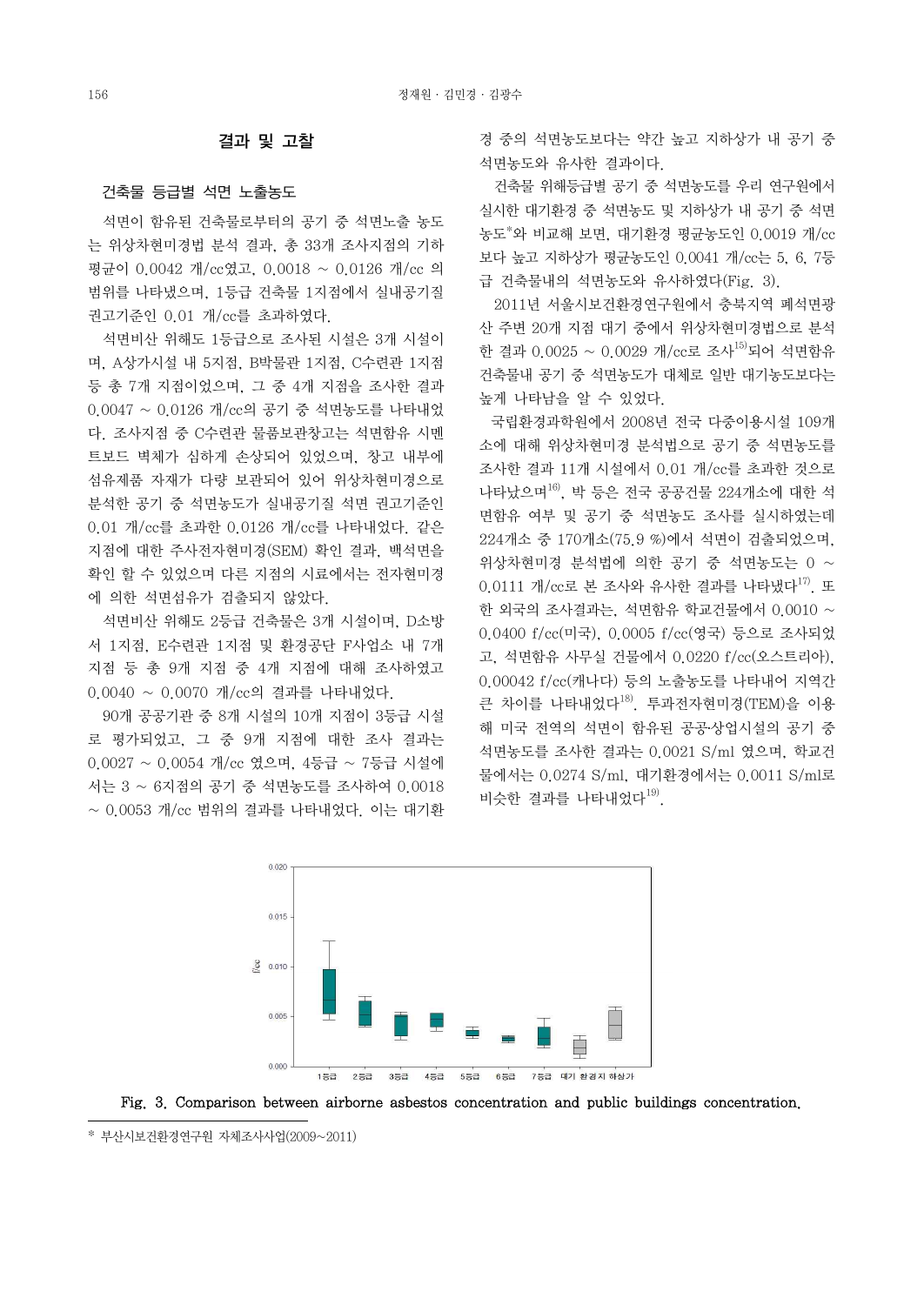### 인체 위해성평가 결과

 조사대상 공공기관 근로자에 대한 발암 위험도를 산정 하기 위해 노출 농도(EPC)는 각 지점에서 조사된 공기 중 석면농도를 사용하였으며, 시간 가중인자(TWF) 계산은 Table 8과 같이 연 근무시간은 280일, 사무실 시설은 하 루 8시간 사용, 휴게실 시설은 하루 4시간 사용, 체력단 련실․계단 등은 하루 2시간, 화장실․보일러실․창고 등의 시 설은 하루 1시간 사용하는 것으로 산정하였다.

 흡입단위위해도(IUR)는 공공기관의 평균 취업 시작연 령인 30세부터 부서이동 등을 고려하여 10년으로 산정하 여, 0.026으로 계산하였다.

 건축물별 조사된 석면노출 농도와 시간가중인자(TWF) 및 흡입단위위해도(IUR)를 이용해서 계산한 발암위험도 (ELCR)는 Table 9과 같다.

 미국 EPA의 연구에 따르면 생애초과발암위험도 (ELCR)가 1.0E-04(만명 당 1명) ~ 1.0E-06(백만명 당 1명)의 수준으로 관리되어야 하며, 1.0E-04 이상일 경우 는 저감대책을 추진해야 한다고 설명하고 있다<sup>20)</sup>.

석면함유 공공기관 건축물내의 이용자에 대한 발암위

험도는 1.5E-06(백만명당 1.5명) ~ 3.9E-05(십만명당 4명) 수준으로 나타났으며, A상가 사무실에서 가장 높게 나타났다. 이 지점은 백석면이 함유된 천장텍스가 심하게 손상되어 있었고 공간이 매우 협소하였으며, 사무실의 성 격상 근로자가 거의 실내에 상주하고 있었으므로 발암위 험도가 가장 높게 나타났다. C수련관의 물품보관실 또한 백석면이 함유된 시멘트보드 벽체가 심하게 손상되어 있 었고 공기중 석면농도 또한 가장 높게 측정되었으나, 창 고시설로서 사용 빈도가 낮아 발암위험도는 두 번째로 높 게 나타났다. 위해도 평가를 실시한 33개 조사시설 중 1.0E-04(만명 당 1명) 이상의 발암위험도를 나타낸 곳은 한 지점도 없었으며, 1.0E-05(십만명 당 1명) 이상의 발 암위험도를 나타낸 곳은 11 지점이었다.

 1등급 시설에서 2지점, 2등급 시설 1지점, 3등급 시설 3지점, 4등급 시설 4지점, 6등급 시설 1지점으로, 주로 사용시간이 긴 사무실 등이 해당되었다. 건축물의 석면비 산 가능성이 높고 공기 중 석면농도가 높게 측정되어도 보일러실, 창고 등의 사용빈도와 접근성이 낮은 지점은 상대적으로 발암위험도가 낮게 조사되었다.

| investigation area                 | exposure activities scenarios                        | TWF    |
|------------------------------------|------------------------------------------------------|--------|
| toilet, engine room, warehouse     | 280 days per year using.<br>1 hour per day exposure  | 0.0320 |
| practice room, weight room, stairs | 280 days per year using.<br>2 hours per day exposure | 0.0639 |
| offices of sports stadium          | 100 days per year using.<br>8 hours per day exposure | 0.0913 |
| fire station lounge                | 280 days per year using.<br>4 hours per day exposure | 0.1279 |
| office room                        | 280 days per year using.<br>8 hours per day exposure | 0.2557 |

# Table 8. Calculation of TWFs (Time Weighting Factors)

# Table 9. Calculation of ELCRs (Excess Life Cancer Risks)

| physical<br>assessment | No. of<br>investigation<br>area | EPC(f/cc)            | TWF                | IUR $(f/cc)^{-1}$ | ELCR                   |
|------------------------|---------------------------------|----------------------|--------------------|-------------------|------------------------|
|                        | 4                               | $0.0047 \sim 0.0126$ | $0.032 \sim 0.256$ | 0.026             | $3.9E-06 \sim 3.9E-05$ |
| 2                      | 4                               | $0.0030 \sim 0.0070$ | $0.032 \sim 0.064$ | 0.026             | $3.3E-06 \sim 1.0E-05$ |
| 3                      | 9                               | $0.0027 \sim 0.0054$ | $0.032 \sim 0.256$ | 0.026             | $2.3E-06 \sim 3.3E-05$ |
|                        | 6                               | $0.0035 \sim 0.0053$ | $0.032 \sim 0.256$ | 0.026             | $4.4E-06 \sim 1.3E-05$ |
| $\ddot{a}$             | 3                               | $0.0031 \sim 0.0040$ | 0.032              | 0.026             | $2.5E-06 \sim 3.3E-06$ |
| 6                      | 3                               | $0.0024 \sim 0.0031$ | $0.032 \sim 0.256$ | 0.026             | $2.0E-06 \sim 1.9E-05$ |
|                        |                                 | $0.0018 \sim 0.0049$ | 0.032              | 0.026             | $1.5E-06 \sim 4.0E-06$ |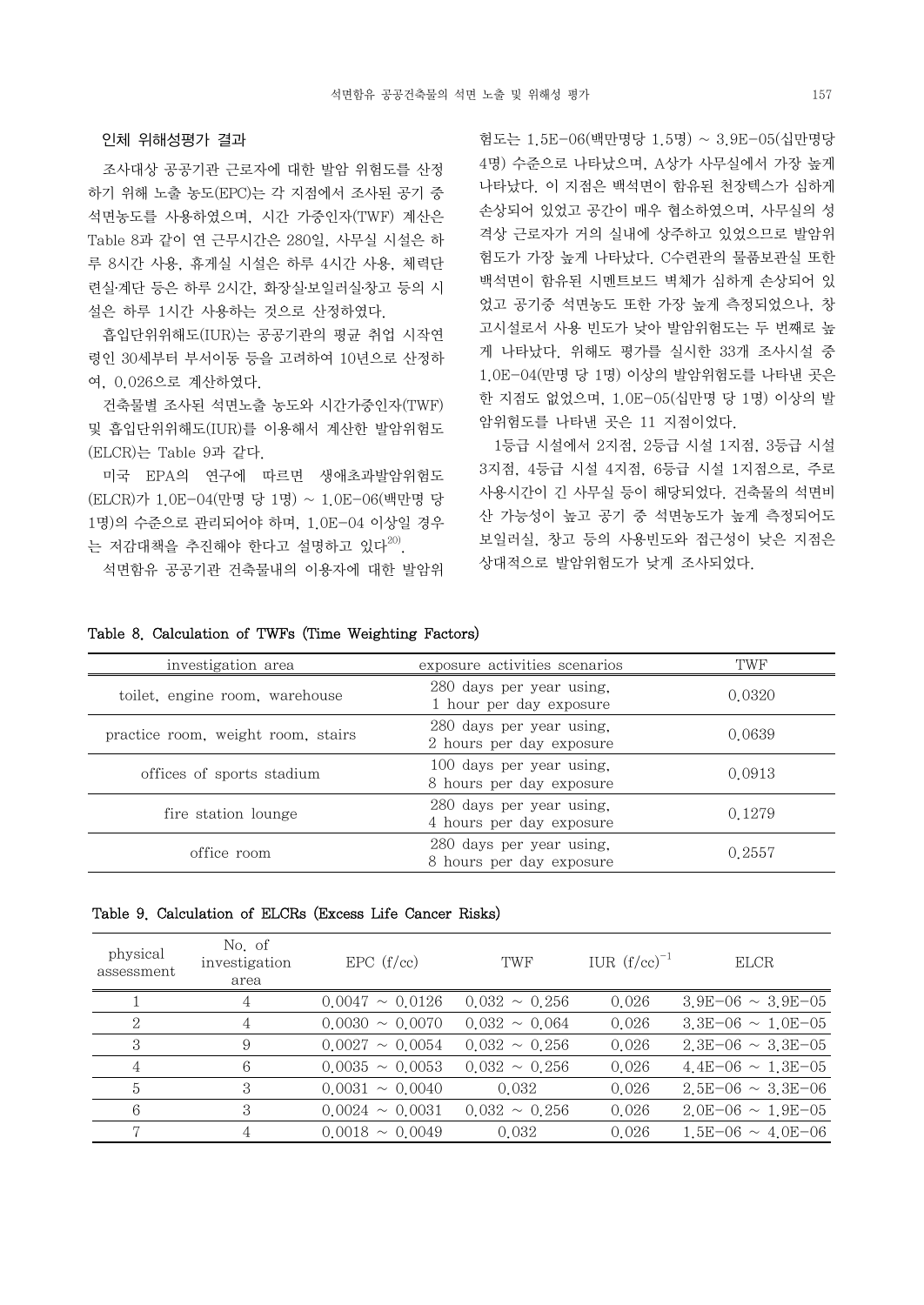|            | 분<br>구          | 판단기준                                                  | 항목             | 점수                  |
|------------|-----------------|-------------------------------------------------------|----------------|---------------------|
|            |                 | 손힘에 의해 전혀 부스러지지 않음 (바닥타일,아스팔트)                        | 없음             | $\overline{0}$      |
|            |                 | 손힘에 의해 어렵게 부스러짐 (천장재, 벽재, 지붕재)                        | 낮음             | 1                   |
|            | 비산성             | 손힘에 의해 쉽게 떨어지거나 부스러짐 (보온재, 단열재)                       | 중간             | 2                   |
|            |                 | 손힘에 의해 쉽게 가루가 됨 (분무재, 부식된 지붕재)                        | 높음             | 3                   |
|            |                 | 시각적으로 전혀 손상 없음                                        | 없음             | $\Omega$            |
|            |                 | 표면에 미미한 손상 또는 약간의 균열                                  | 낮음             | 1                   |
|            | 손상상태            | 손상 면적이 10% 이하 고르게 분포하거나 25% 이하 부분적 분포                 | 중간             | $\overline{2}$      |
| (1)<br>물리적 |                 | 손상 면적이 10% 이상 고르게 분포하거나 25% 이상 부분적 분포                 | 높음             | 3                   |
| 평가         |                 |                                                       | $1 \sim 9$ %   | $\mathbf{1}$        |
|            | 석면함유량           | 석면조사기관 분석결과                                           | $10 \sim 39$ % | $\mathbf{2}$        |
|            |                 |                                                       | 40 %이상         | 3                   |
|            |                 | 면적 1m2 이하, 길이 1 m 이하                                  |                | $\overline{0}$      |
|            |                 |                                                       |                |                     |
|            | 석면건축            | 면적 1m <sup>2</sup> ~ 10m <sup>2</sup> , 길이 1 m ~ 10 m |                | 1                   |
|            | 자재의 양           | 면적 10m2 ~ 50m2. 길이 10 m ~ 50 m                        |                | $\mathbf{2}$        |
|            |                 | 면적 50m2 이상, 길이 50 m 이상                                |                | 3                   |
|            |                 | 소 계                                                   |                | 12                  |
|            | 진동에 의한          | 진동 없음                                                 | 없음             | $\overline{0}$      |
| (2)<br>진동  | 손상가능성           | 큰 모터나 엔진 있지만 간헐적 큰 소음 발생                              | 중간             | 1                   |
| 기류         |                 | 큰 모터나 엔진 있으며 방해적인 소음 진동 느낌                            | 높음             | $\mathbf{2}$        |
| 누수에        | 기류에 의한<br>손상가능성 | 기류 없음                                                 | 없음<br>중간       | $\Omega$            |
| 의한         |                 | 약한 공기흐름 감지 (환기구 등)<br>빠른 공기흐름 감지 (엘리베이터 통로, 환기·급기팬)   | 높음             | 1<br>$\mathbf{2}$   |
| 잠재적        |                 | 누수 없음                                                 | 없음             | $\overline{0}$      |
| 손상<br>가능성  | 누수에 의한          | 누수손상 없고 파이프 또는 배관이 상부에 설치                             | 중간             | $\mathbf{1}$        |
| 평가         | 손상가능성           | 누수에 의한 석면 건축자재의 손상이 명확                                | 높음             | $\mathbf{2}$        |
|            |                 | 소 계                                                   |                | $\,6$               |
| (3)        |                 | 유지보수시 석면자재와 접촉 없음                                     | 없음             | $\Omega$            |
| 건축물        | 유지보수            | 직접적 접촉 없으나 교란시킬 가능성 있음                                | 낮음             | 1                   |
| 유지         | 형태              | 직접적 접촉 및 교란 가능성 있음                                    | 중간             | $\overline{2}$      |
| 보수         |                 | 유지보수를 위해 석면자재를 제거해야 함                                 | 높음             | $\,3$               |
| 활동에<br>기인한 |                 | 거의 없음<br>1년에 1회 미만                                    | 없음<br>낮음       | $\mathbf{0}$<br>1   |
| 손상         | 유지보수<br>빈도      | 1달에 1회 미만                                             | 보통             | $\sqrt{2}$          |
| 가능성        |                 | 1달에 1회 이상                                             | 높음             | $\,3$               |
| 평가         |                 | 소 계                                                   |                | 6                   |
|            |                 | 거의 없음                                                 | 없음             | $\mathbf{0}$        |
|            | 거주자수            | 10인 미만                                                | 보통             | 1                   |
|            |                 | 10인 이상                                                | 높음             | $\overline{2}$      |
| (4)<br>인체  | 구역사용            | 부정기적                                                  | 없음             | 0                   |
| 노출         | 빈도              | 매주 사용                                                 | 보통             | 1                   |
| 가능성        |                 | 매일 사용                                                 | 높음             | $\overline{2}$      |
| 평가         | 평균사용            | 1시간 이내<br>1시간 이상 4시간 이내                               | 없음<br>보통       | $\overline{0}$<br>1 |
|            | 시간              | 4시간 이상                                                | 높음             | $\overline{2}$      |
|            |                 | 소 계                                                   |                | $\,6$               |
|            |                 | 계<br>합                                                |                | 30                  |

Table 10. Physical assessment methods and criteria by law of Asbestos safety management $^{21}$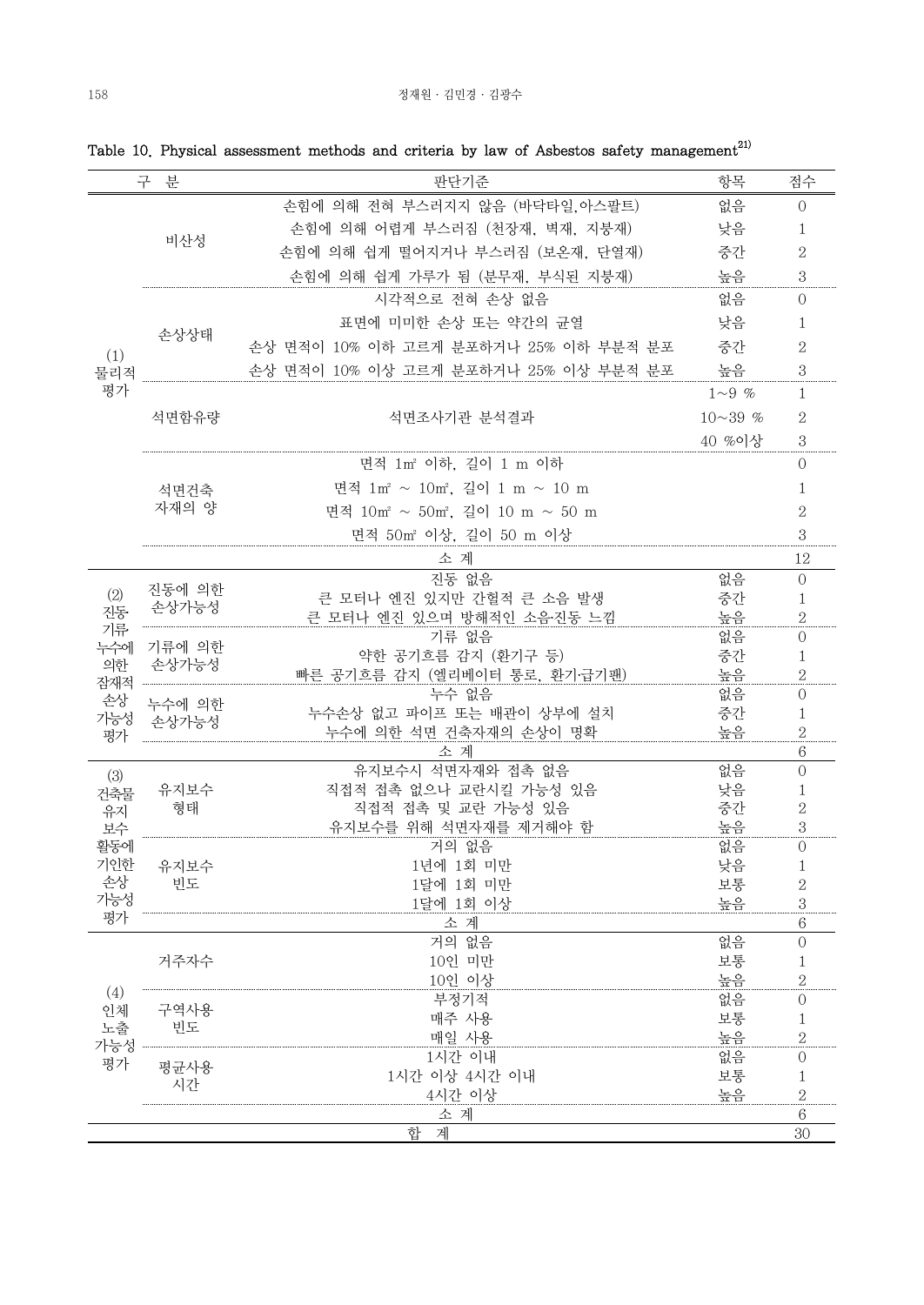| physical<br>assessment | investigation<br>$area*$ | ACM                              | score of<br>LASM | essessment of<br>LASM | response<br>actions |
|------------------------|--------------------------|----------------------------------|------------------|-----------------------|---------------------|
|                        | A                        | office ceiling board             | 16               | medium                | remove              |
|                        | А                        | toilet ceiling board             | 14               | low                   | remove              |
|                        | B                        | elevator engine room wall board  | 15               | medium                | remove              |
|                        | С                        | warehouse wall board             | 10               | low                   | remove              |
|                        |                          | warehouse slate roof             | 12               | low                   |                     |
|                        | E                        | boiler-room pipe gasket          | $\overline{ }$   | low                   | remove              |
| 2                      | F                        | boiler-room wall board           | 10               | low                   | covering            |
|                        | F                        | air-conditioning room wall board | 10               | low                   | covering            |

Table 11. The results of physical assessment by law of Asbestos safety management (LASM)

A-agricultural market, B- museum, C-youth training center, D-fire station, E-youth training center, F-Busan environmental corporation

|  |  | Table 12. Airborne asbestos concentrations of public buildings after repairing |  |  |  |
|--|--|--------------------------------------------------------------------------------|--|--|--|
|  |  |                                                                                |  |  |  |

| physical<br>assessment | investigation<br>area* |                                 | response<br>actions | asbestos-in-air concentration $(f/cc)$ |                  |               |
|------------------------|------------------------|---------------------------------|---------------------|----------------------------------------|------------------|---------------|
|                        |                        | ACM                             |                     | before<br>actions                      | after<br>actions | reductionrate |
|                        | A                      | office, toilet ceiling board    | remove              | 0.0059                                 | 0.0037           | 37.3~%        |
|                        | B                      | elevator engine room wall board | remove              | 0.0067                                 | 0.0033           | 50.7%         |
|                        | С                      | warehouse wall board            | remove              | 0.0126                                 | 0.0038           | 69.8 %        |
| 2                      | D                      | warehouse slate roof            |                     | 0.0070                                 |                  |               |
|                        | E                      | boiler-room pipe gasket         | remove              | 0.0070                                 | 0.0035           | 50.0 %        |
|                        | F                      | air-conditioning room etc.      | covering            | 0.0043                                 | 0.0030           | 30.2%         |

\* A-agricultural market, B- museum, C-youth training center, D-fire station, E-youth training center, F-Busan environmental corporation

### 석면함유 건축물의 유지관리

 2012년부터 시행 예정인 석면안전관리법에 따르면 연 면적 5백 제곱미터 이상의 공공기관 건축물, 유치원 및 각 급 학교, 실내공기질 관리법에 따른 다중이용시설 및 연면적 5백 제곱미터 이상의 문화집회시설, 의료시설, 노 성 시 석면 건축자재 위해성 평가 결과도 첨부토록 되어 있으며, 현재 입법예고 중인 석면안전관리법 시행규칙안 의 별표 3에 그 평가방법 및 기준이 수록되어 있다. 그에 따르면 개별 건축자재 별로 물리적 평가, 진동․기류․누수 에 의한 잠재적 손상 가능성 평가, 건축물 유지보수 활동 에 기인한 손상 가능성 평가 및 인체 노출 가능성 평가 등 4개 항목으로 구성되어 항목별 합계 점수가 평가 점수 가 된다(Table 10).

석면 건축자재 평가점수에 따른 위해성 등급에 대한 조

유자 시설 등은 건축물 석면조사를 실시하고 석면지도 작 치 방법이 동 시행규칙안의 별표 5에 제시되어 있으며,<br>평가점수 합계가 14점 이하이면 위해성 등급은 "낮음" 이고 특별한 조치없이 관리할 수 있는 수준이며, 점수 합 계가 15 ~ 23점 일 경우 위해성 등급은 "중간"이며 손 상부위의 보수 및 손상위험에 대한 원인 제거가 필요하 "높음" 이고 해당 건축자재를 제거하거나 폐쇄 또는 밀 봉하고 지속적으로 유지․관리하도록 되어 있다. EPA AHERA rule에 의해 건축물 위해 등급이 1, 2등급으로 평가된 조사지점 8개소에 대해 석면안전관리법의 석면 건 축자재 위해성 평가를 적용한 결과를 Table 11에 나타내 었다.

> EPA AHERA rule에 의한 건축물 위해등급 판정은 조 사자의 주관적 판단에 의한 부분이 많으며, 석면안전관리 법의 위해등급 판정은 보다 세분화 되고 명확하여 객관적 판단이 가능하나 위해성 등급 단계가 너무 단순하고 등급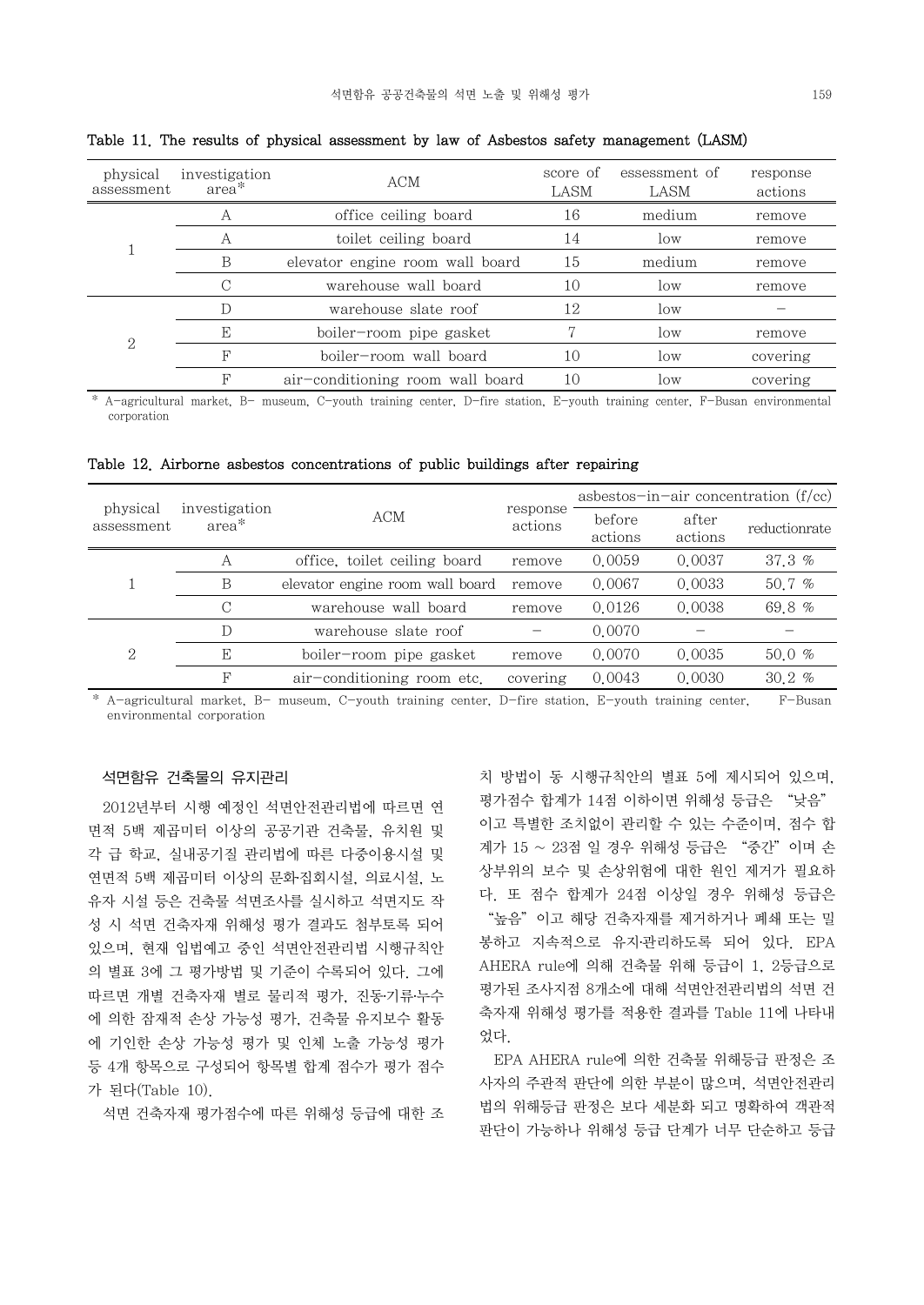| physical   | investigation area* | <b>ELCRs</b>   |               |                |  |
|------------|---------------------|----------------|---------------|----------------|--|
| assessment |                     | before actions | after actions | decresing rate |  |
|            | Α                   | $3.9E - 05$    | $2.5E - 05$   | $37 \%$        |  |
|            |                     | $5.6E - 06$    | $2.7E - 06$   | 51 %           |  |
|            | C                   | $2.1E - 0.5$   | $6.3E - 06$   | $70\%$         |  |
|            | F.                  | $5.8E - 06$    | $2.9E - 06$   | $50\%$         |  |
|            |                     | $3.5E - 06$    | $2.5E - 06$   | $30\%$         |  |

Table 13. Health risk assessment of public buildings after repairing

\* A-agricultural market, B- museum, C-youth training center, E-youth training center, F-Busan environmental corporation

Table 14. ELCRs (Excess Life Cancer Risk) for various exposure scenarios

| exposure scenario                   | <b>ELCR</b> | TWF   | IUR $(f/cc)^{-1}$ | EPC(f/cc) |
|-------------------------------------|-------------|-------|-------------------|-----------|
| work 8 hours/day, 10 years exposure | $1.0E - 05$ | 0.256 | 0.026             | 0.0015    |
| work 4 hours/day, 10 years exposure | $1.0E - 05$ | 0.128 | 0.026             | 0.0030    |
| work 2 hours/day, 10 years exposure | $1.0E - 05$ | 0.064 | 0.026             | 0.0060    |
| work 8 hours/day, 5 years exposure  | $1.0E - 05$ | 0.256 | 0.015             | 0.0027    |
| work 4 hours/day, 5 years exposure  | $1.0E - 05$ | 0.128 | 0.015             | 0.0052    |
| work 2 hours/day, 5 years exposure  | $1.0E - 05$ | 0.064 | 0.015             | 0.0105    |

간 범위가 넓어 대부분 "낮음" 등급으로 분류됨으로써 유지․관리에 소홀하게 될 가능성이 있을 것으로 사료된다.

 미국 EPA의 Asbestos hazard Emergency and Response Act (AHERA)에 의하면 건축물내 석면함유물 질에 대한 대응 방안은 우선적으로 제거하거나 비석면 물 질로 대체하여야 하며, 두 번째로 손상된 부분에 대한 보 수가 필요하며, 고형화 또는 밀폐 등의 방법으로 손상 가 능성을 저감시킬 수 있다.

황이었으며, 1등급 시설인 A상가 천장텍스, B박물관 엘 리베이터기계실 벽체, C수련관 물품보관실 벽체 등은 석 면함유 자재를 비석면 자재로 즉시 교체하였고, 교체 후 동일 지점의 공기 중 석면농도를 재조사하였다. 2등급 시 설인 D소방서 안전센터의 창고는 2012년에 이전 계획 중 이며, E수련관 지하보일러실의 가스켓을 포함한 보일러 시설을 제거한 후 공기 중 석면농도를 재측정하였으며,<br>환경공단 F사업소의 보일러실 등 7개 지점의 다공판텍스 벽체에는 페인트를 덧칠해 비산 가능성을 저감하는 방안 을 사용하였는데, 페인트칠 후 석면농도를 재조사하였다.<br>석면함유 자재의 제거, 교체 및 보수작업 이후의 공기 중 석면농도는 Table 12와 같다.

교체․제거 등의 보수 후의 건축물내 공기 중 석면농도는

0.0030 ~ 0.0038 개/cc로 일반 다중이용시설의 실내공 기질 석면농도와 비슷한 수준이었으며, 교체, 제거, 페인 트 안정화 방법 등이 모두 30 ~ 70 %의 저감효율을 나타 내어 석면함유 건축물의 유지관리 방안으로 적절하게 나 타났다. Table 13에 건축물 보수작업 후 측정된 공기 중 석면농도를 바탕으로 산정한 발암위험도(ELCR)의 변화 를 나타내었으며, 보수작업으로 30 ~ 70 %의 발암위험 도가 낮아짐을 알 수 있었다.

 조사대상 시설 중 손상상태가 심하고 잠재적 손상위험 성이 큰 1, 2등급 시설물은 적절한 관리방안이 시급한 상  $1.0E-03$  수준이며, 번개에 맞을 위험도가 1.0E-04  $\sim$ 1.0E-05 수준으로, 대기오염물질에 의한 생애초과발암 위험도(ELCR)는 1.0E-04 ~ 1.0E-06의 수준으로 관리 되는 것이 적절하며, 1.0E-04 이상일 경우는 적극적인 저감대책을 추진할 것을 권유하고 있으므로, 중간 값인 1.0E-05 수준(십만명당 1명 발암가능성)으로 석면함유 건축물을 관리하고자 할 때의 유지 노출정도를 산정하여 보았다(Table 14).

> 석면함유 건축물 내에서 8시간 일하면서 10년간 근무 하는 조건이라면, 건축물 내 공기 중 석면노출량을 0.0015 개/cc 이하가 되도록 관리하여야 하며, 2시간 정 도 노출되는 환경에서 5년 간 근무한다면 공기 중 석면 노출량을 0.0105 개/cc 이하로 관리한다면, 십만명 당 1 명의 발암가능성이 있다는 의미이다.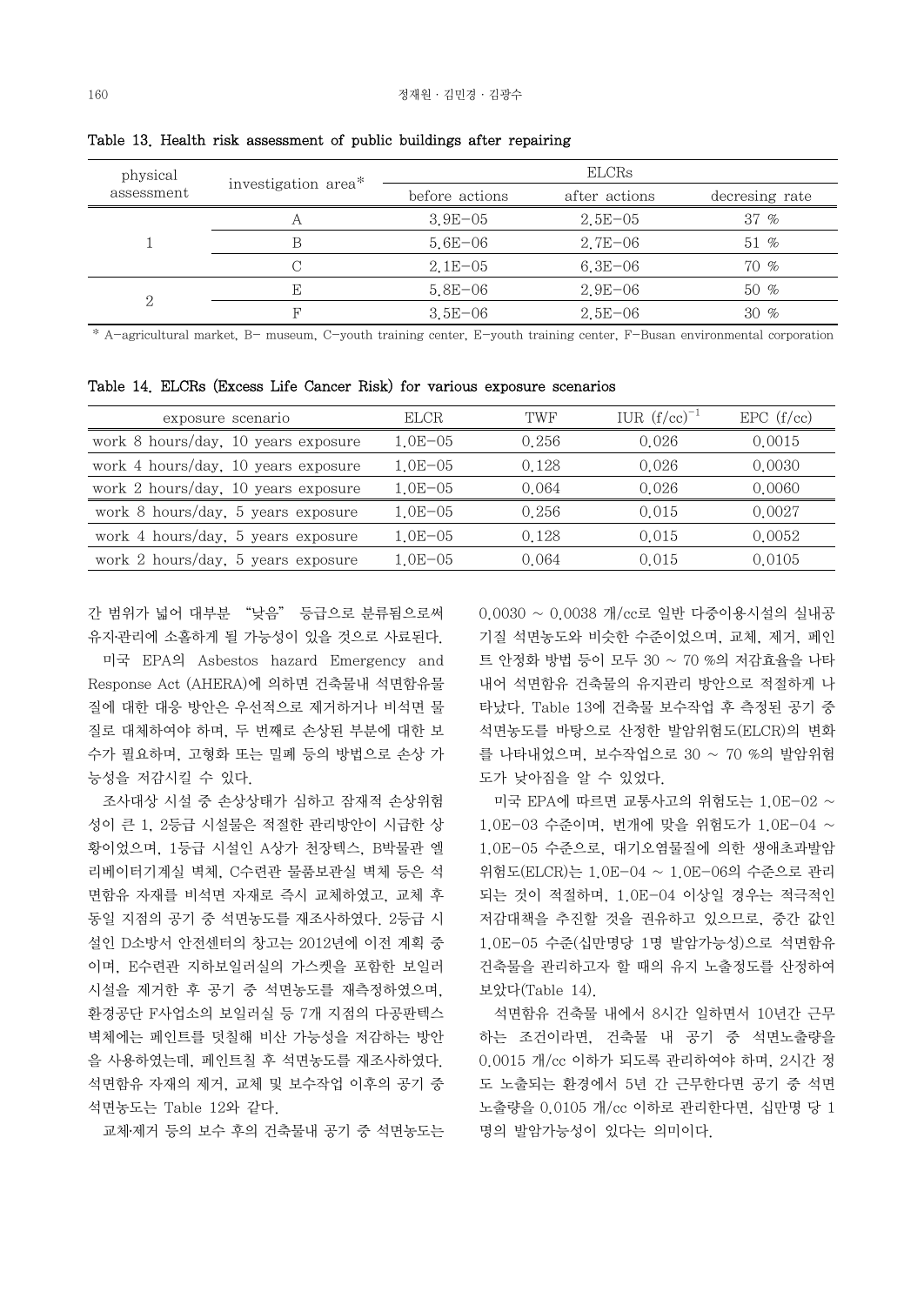# 결론 및 제언

 본 연구는 석면함유 공공기관 건축물에 있어서의 공기 중 노출정도 측정과 그에 따른 인체 위해성을 평가해 봄 으로써 2012년 석면안전관리법 시행에 따른 공공기관 및 다중이용시설 건축물 등의 석면함유 건축물 관리에 있어 서 유지․보수․관리 방안을 제시하고자 하였으며 그 결론은 다음과 같다.

- 1. 공공기관 석면함유 건축물 33개 지점에 대한 공기 중 석면농도는 0.0018 ~ 0.0126 개/cc였으며, 1등급 1 개소에서 실내공기질 권고기준인 0.01 개/cc를 초과하 였다. 2등급 ~ 7등급 시설에서는 0.0018 ~ 0.0070 개/cc 범위로서 대기환경 중의 석면농도보다는 약간 높고 지하상가 내 공기 중 석면농도와 유사한 결과를 나타내었다. 2. 인체 위해성평가를 위해 산정한 발암위험도는 1.5E-06
- ~ 3.9E-05 수준으로 나타났으며, 33개 조사시설 중 1.0E-04(만명 당 1명) 이상의 발암위험도를 나타낸 곳 은 없었으며, 1.0E-05(십만명 당 1명) 이상의 발암위 험도를 나타낸 곳은 11 지점이었다. 건축물의 석면비산 가능성이 높고 공기 중 석면농도가 높게 측정되어도 보 일러실, 창고 등의 사용빈도와 접근성이 낮은 지점은 상대적으로 발암위험도가 낮게 조사되었다.
- 3. 석면비산 가능성이 큰 1, 2등급 건축물 16개 지점 중 7개 지점은 석면자재를 교체하였고, 1개 지점은 이전 계획 중이며, 1개 지점은 시설 제거하였고, 나머지 7 개 지점은 페인트칠을 통한 안정화 방법을 사용하였는 데 모두 30 ~ 70%의 저감효율을 나타내어 석면함유 건축물의 유지관리 방안으로 적절하게 나타났다.
- 4. 석면비산 가능성 저감을 위한 관리 방안에는 근원적 차단으로 제거․교체가 있으나 불가능할 경우 폐쇄, 밀 봉, 고형화, 안정화 등의 방법이 있으며, 페인트 칠과 같은 간단한 조치도 효과가 있는 것으로 나타났다. 그 러나 이러한 2차적 방법은 건축물 멸실 시까지 유지관 리되어야 하고 마지막 철거 시에 비용이 추가 발생할 수도 있는 단점이 있다.
- 5. 2012년부터 석면지도 작성의 대상이 되는 시설들은 반드시 전문 석면조사기관으로부터 석면지도와 함께 정확한 석면 건축자재 위해성 평가를 받아야 하며, 그 결과가 특별한 조치가 필요없는 "낮음"의 위해도 등급으로 판정되어도 석면비산 가능성 저감을 위한 유 지․보수 및 관리가 필요한 것으로 조사되었다.

6. 석면이 함유된 건축물의 경우, 단순히 공기 중 석면노 출 농도의 높고 낮음으로 관리하는 것보다 근로자 또는 거주자의 노출기간, 노출빈도 등을 고려한 인체위해성 평가 결과로서 관리되는 것이 타당할 것으로 판단된다.

# 참고문헌

- 1. 안종주, 침묵의 살인자, 도서출판 한울, pp.85~87(2008).
- 2. 환경부, 석면관리총람(2009).
- 3. WHO, Elimination of asbestos-related diseases, WHO/SDE/OEH/06.03(2006).
- 4. Yeon-soon Ahn and Seong-Kyu Kang. Asbestosrelated Occupational Cancers Compensated under the Industrial Accident Compensation Insurance in Korea. Ind Health. 47, pp.113~122(2009).
- 5. 한국산업안전공단, 석면에 의한 건강장해예방 연구 (2006).
- 6. 한국산업안전공단, 석면 함유제품의 사용금지 효과에 대한 연구(2006).
- 7. 환경부, 석면관리총람(2009).
- 8. 부산광역시 『공공기관 석면지도 작성용역』종합보고 서(2010).
- 9. US EPA, Part 763-Asbestos ; subpart E-Asbestos-Containing Materials in Schools(1987).
- 10. http://www.hse.gov.uk/asbestos/managing/ flashtools/priorityscores.htm
- 11. http://www.astm.org/Standards/E2308.htm ; ASTM E2308-05 Stadard Guide for Limited Asbestos Screens of Buildings.
- 12. US EPA, Framework for investigating asbestoscontaminated superfund sites. OSWER Directive #9200.0-68(2008).
- 13. 환경부, 『석면광산 등 석면발생지역의 토양환경 관 리지침』.
- 14. US EPA, Quantitative Estimate of Carcinogenic Risk from Inhalation Exposure(1986).
- "충북 폐석면광산지역의 석면 실태조 사", 한국환경분석학회지, Vol.14, No.2, p.117  $(2011)$ .
- 16. 임호주 등, "다중이용시설의 석면함유물질 사용 실 태와 관리지침 마련을 위한 실태조사", 국립환경 과 학원보, 제30권, Vol. 30 ; 207~215(2008).